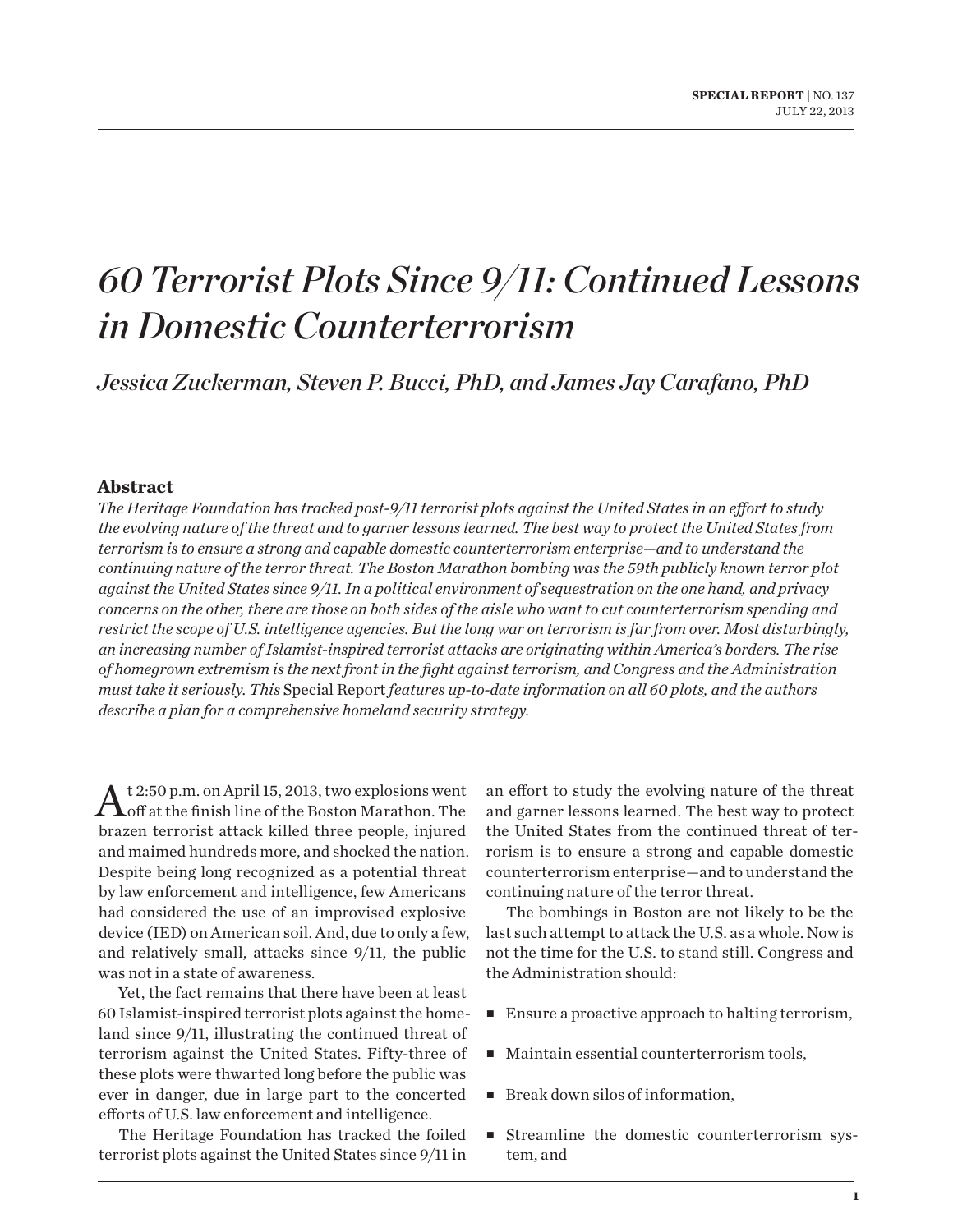■ Fully implement a strategy to counter violent extremism.

## **60 Terrorist Plots Since 9/11**

In 2007, The Heritage Foundation began tracking post-9/11 terrorist plots against the United States. Heritage continuously refines and updates the available information, and in light of the Boston Marathon bombing, is now including not only thwarted plots, but those that have been successful.<sup>1</sup>

In 2012, Heritage reported that at least 50 publicly known, Islamist-inspired terrorist plots against the homeland had been thwarted since September 11, 2001. The reality, of course, is that no matter how good a nation's security and intelligence agencies are, they cannot prevent 100 percent of planned attacks. While there has not been a catastrophe on the scale of 9/11 in the past 12 years, terrorists have succeeded in attacking the homeland four times: (1) the intentional driving of an SUV into a crowd of students at the University of North Carolina–Chapel Hill in 2006; (2) the shooting at an army recruitment office in Little Rock, Arkansas, in 2009; (3) the shooting by U.S. Army Major Nidal Hasan at Fort Hood, also in 2009; and (4) the bombings in Boston.

Of the 60 plots, 49 could be considered homegrown terror plots. This means that one or more of the actors were American citizens, legal permanent residents, or visitors radicalized predominately in the United States.<sup>2</sup>

In each of these plots, the number one target was military facilities, followed closely by targets in New York City. The third most common target was mass gatherings, like the Boston Marathon, nightclubs and bars, and shopping malls.

While four plots were successful, and three foiled merely by luck or the swift action of private citizens, the rest were thwarted in their early stages by U.S., and sometimes international, law enforcement.

**1. Richard Reid—December 2001.** A British citizen and self-professed follower of Osama bin Laden who trained in Afghanistan, Richard Reid hid explosives inside his shoes before boarding a flight from Paris to Miami on which he attempted to light the fuse with a match. Reid was caught in the act and apprehended aboard the plane by passengers and flight attendants. FBI officials took Reid into custody after the plane made an emergency landing at Boston's Logan International Airport.3

In 2003, Reid was found guilty on charges of terrorism, and a U.S. federal court sentenced him to life in prison.4 He is currently incarcerated at a federal maximum-security prison in Colorado.

Saajid Badat, a supporter to Reid, has been sentenced to 13 years in jail for planning to blow up a passenger plane. The 26-year-old, a religious teacher from Gloucester, England, was sentenced after he admitted conspiring with fellow Briton Reid. Badat pleaded guilty in February 2005 to the plot to blow up the transatlantic flight on its way to the U.S. in 2001.5

**2. Jose Padilla—May 2002.** U.S. officials arrested Jose Padilla in May 2002 at Chicago's O'Hare airport as he returned to the United States from Pakistan, where he met with 9/11 mastermind Khalid Sheikh Mohammed and received al-Qaeda training and instructions.6 Upon his arrest, he was initially charged as an enemy combatant, and for planning to use a dirty bomb (an explosive laced with radioactive material) in an attack in the U.S.<sup>7</sup>

Along with Padilla, Adham Amin Hassoun and Kifah Wael Jayyousi were convicted in August 2007 of terrorism conspiracy and material support. It was found that the men supported cells that sent recruits, money, and supplies to Islamic extremists worldwide, including al-Qaeda members. Hassoun was the recruiter and Jayyousi served as a financier and propagandist in the cell. Before his conviction, Padilla had brought a case against the federal government claiming that he had been denied the right of habeas corpus (the right of an individual to petition his unlawful imprisonment). In a five-to-four decision, the U.S. Supreme Court found that the case against him had been filed improperly.8 In 2005, the government indicted Padilla for conspiring against the U.S. with Islamic terrorist groups.

In August 2007, Padilla was found guilty by a civilian jury after a three-month trial. He was later sentenced by the U.S. District Court for the Southern District of Florida to 17 years and four months in prison.9 In September 2011, an appellate court ruling deemed Padilla's original sentence to be too lenient.10 In 2012, Padilla was moved from a federal supermax prison in Florence, Colorado, to the federal detention center in Miami while awaiting resentencing.<sup>11</sup> Additionally, the American Civil Liberties Union (ACLU) has filed a complaint on behalf of Padilla alleging that being named an enemy combatant was a violation of his rights, and that he was subjected to torture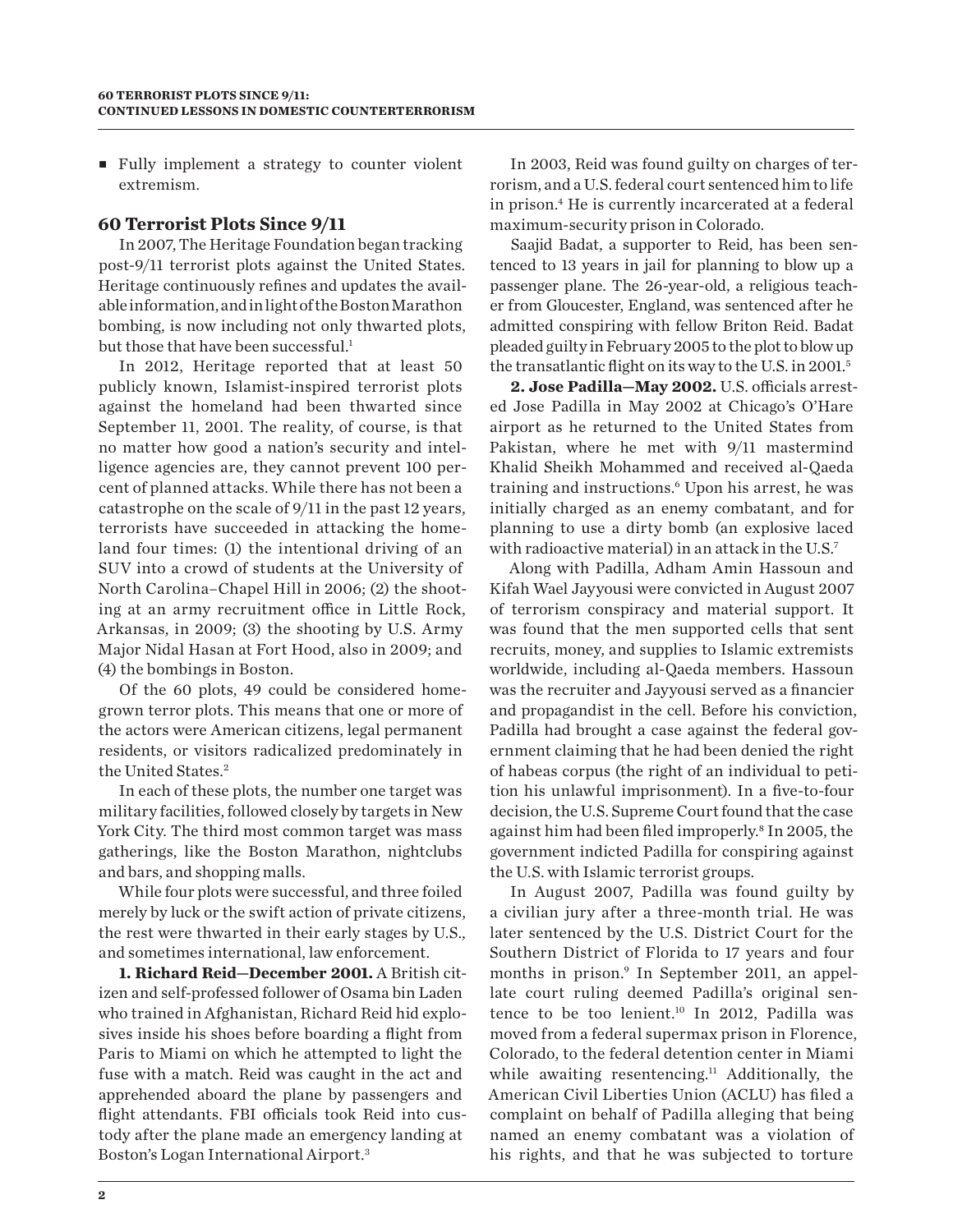during interrogation nearly a decade ago. His current release date is set for January 4, 2022.12

**3. Lackawanna Six—September 2002.** When the FBI arrested Sahim Alwan, Yahya Goba, Yasein Taher, Faysal Galab, Shafal Mosed, and Mukhtar al-Bakri in Upstate New York, the press dubbed them the "Lackawanna Six," the "Buffalo Six," and the "Buffalo Cell." Five of the six had been born and raised in Lackawanna, New York.13 All six are American citizens of Yemeni descent, and stated that they were going to Pakistan to attend a religious camp, but attended an al-Qaeda training camp in Afghanistan instead. The six men pleaded guilty in 2003 to providing support to al-Qaeda. Goba and al-Bakri were sentenced to 10 years in prison, Taher and Mosed to eight years, Alwan to nine and a half years, and Galab to seven years.<sup>14</sup> Goba's sentence was later reduced to nine years after he, Alwan, and Taher testified at a Guantanamo Bay military tribunal in the case against Osama bin Laden's chief propagandist, Ali Hamza al-Bahlul.15 All the men have served their jail sentences and are now living freely in western New York.16

Recent reports indicate that Jaber Elbaneh, one of the FBI's most wanted and often considered to be a seventh member of the Lackawanna cell, has been captured in Yemen. It remains to be seen whether he will be tried in the U.S., since the U.S. does not have an extradition treaty with Yemen.17

**4. Uzair and Saifullah Paracha—March 2003.** Uzair Paracha, a Pakistani citizen with permanent residency status in the U.S., was arrested in March 2003 and charged with five counts of providing material and financial support to al-Qaeda. Uzair attempted to help another Pakistani, Majid Khan, an al-Qaeda operative, gain access to the United States via immigration fraud. Khan is said to have been in contact with 9/11 mastermind Khalid Sheik Mohammed and planned to bomb underground storage tanks at Maryland gas stations.18 Uzair was convicted and sentenced to 30 years in prison.

Saifullah Paracha, Uzair's father, a 64-year-old citizen of Pakistan and resident alien of the U.S., is currently being held at Guantanamo Bay awaiting trial. Paracha was arrested in Bangkok, Thailand, on July 8, 2003, through the efforts of the FBI and information provided by his son. He is believed to have had close ties to Khalid Sheik Mohammed, and Mohammed's nephew Ammar al-Baluchi. Saifullah is said to have used his international business

connections to help al-Qaeda procure chemical and biological explosives and assist in their shipment to the U.S., along with the shipment of ready-made explosives.<sup>19</sup>

**5. Iyman Faris—May 2003.** Iyman Faris is a naturalized U.S. citizen, originally from Kashmir, who was living in Columbus, Ohio. He was arrested for conspiring to use blowtorches to collapse the Brooklyn Bridge, a plot devised after meetings with al-Qaeda leadership, including Khalid Sheikh Mohammed.20 The New York City Police Department learned of the plot and increased police surveillance around the bridge. Faced with the additional security, Faris and his superiors called off the attack.<sup>21</sup>

Faris pleaded guilty to conspiracy and providing material support to al-Qaeda and was later sentenced in federal district court to 20 years in prison, the maximum allowed under his plea agreement.<sup>22</sup>

**6. Ahmed Omar Abu Ali—June 2003.** Ahmed Omar Abu Ali is an American citizen of Jordanian descent who was arrested in Saudi Arabia on charges that he conspired to kill President George W. Bush, hijack airplanes, and provide support to al-Qaeda. He was arrested while attending Medina University in Saudi Arabia, where he had joined an al-Qaeda cell. His plans, according to authorities, were to kill President Bush and then establish an al-Qaeda cell in the United States, with himself as the head.<sup>23</sup> He was convicted by an American court on November 22, 2005, and sentenced to life in prison on July 27, 2009, overturning a 2006 sentence of 30 years that was ruled to be too lenient.<sup>24</sup>

**7. Virginia Jihad Network—June 2003.** Eleven men were arrested in Alexandria, Virginia, for weapons counts and for violating the Neutrality Acts, which prohibit U.S. citizens and residents from attacking countries with which the United States is at peace. Four of the 11 men pleaded guilty. Upon further investigation, the remaining seven were indicted on additional charges of conspiring to support terrorist organizations. They were found to have connections with al-Qaeda, the Taliban, and Lashkar-e-Tayyiba, a terrorist organization that targets the Indian government. The authorities stated that the Virginia men had used paintball games to train and prepare for battle. The group had also acquired surveillance and night vision equipment and wireless video cameras.25 Two more men were later indicted in the plot: Ali al-Timimi, the group's spiritual leader, and Ali Asad Chandia.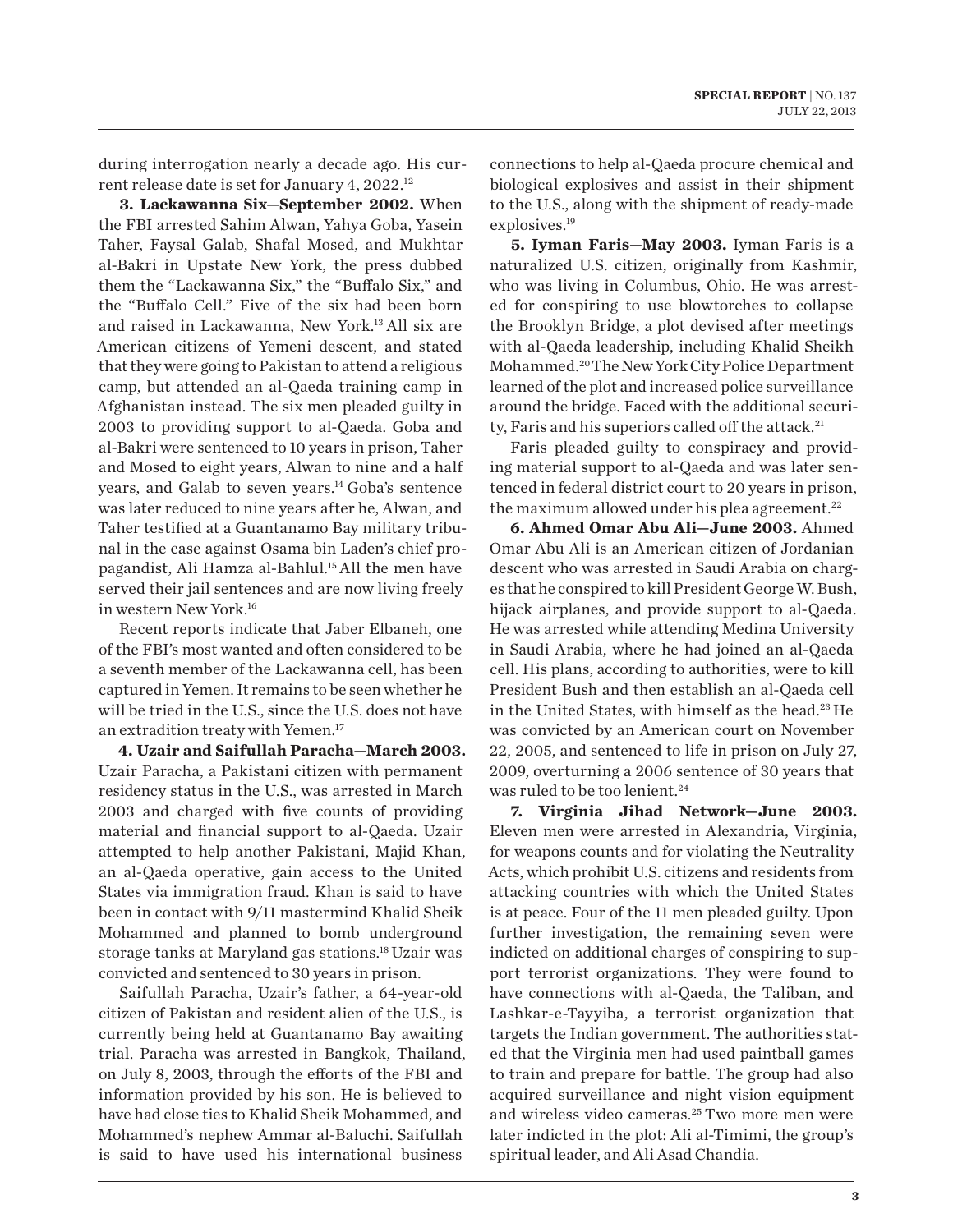

Ali al-Timimi was found guilty of soliciting individuals to assault the United States and was sentenced to life in prison. Ali Asad Chandia received 15 years for supporting Lashkar-e-Tayyiba.<sup>26</sup> Randall Todd Royer, Ibrahim al-Hamdi, Yong Ki Kwon, Khwaja Mahmood Hasan, Muhammed Aatique, and Donald T. Surratt pleaded guilty and were sentenced to prison terms ranging from three years and 10 months to 20 years. Masoud Khan, Seifullah Chapman, and Hammad Abdur-Raheem were found guilty and later sentenced to prison terms ranging from 52 months to life.<sup>27</sup> Both Caliph Basha Ibn Abdur-Raheem and Sabri Benkhala were acquitted at trial.28

**8. Nuradin M. Abdi—November 2003.** Nuradin M. Abdi, a Somali citizen living in Columbus, Ohio, was arrested and charged in a plot to bomb a local shopping mall. Abdi was an associate of convicted terrorists Christopher Paul and Iyman Faris and admitted to conspiring with the two to provide material support to terrorists. Following his arrest, Abdi admitted to traveling overseas to seek admittance to terrorist training camps, as well as meeting with a Somali warlord associated with Islamists.

Abdi has since pleaded guilty to conspiracy to provide material support to terrorists, one of the four counts for which he was indicted. He was subsequently sentenced to 10 years in jail per the terms of a plea agreement.<sup>29</sup> After being released from prison, Abdi was deported to his home country of Somalia in 2012.30

**9. Dhiren Barot—August 2004.** Seven members of a terrorist cell led by Dhiren Barot were arrested for plotting to attack the New York Stock Exchange and other financial institutions in New York, Washington, D.C., and Newark, New Jersey. They were later accused of planning attacks in England. The plots included a "memorable black day of terror" that would have included detonating a dirty bomb. A July 2004 police raid on Barot's house in Pakistan yielded a number of incriminating files on a laptop computer, including instructions for building car bombs.<sup>31</sup>

Barot pleaded guilty and was convicted in the United Kingdom for conspiracy to commit mass murder and sentenced to 40 years.<sup>32</sup> However, in May 2007, his sentence was reduced to 30 years.<sup>33</sup> His seven co-conspirators were sentenced to terms ranging from 15 to 26 years on related charges of conspiracy to commit murder and conspiracy to cause explosion.<sup>34</sup>

**10. James Elshafay and Shahawar Matin Siraj—August 2004.** James Elshafay and Shahawar Matin Siraj, both reportedly self-radicalized, were arrested for plotting to bomb a subway station near Madison Square Garden in New York City before the Republican National Convention.35 An undercover detective from the New York City Police Department's Intelligence Division infiltrated the group, providing information to authorities, and later testified against Elshafay and Siraj.<sup>36</sup>

Siraj was convicted and sentenced to 30 years in prison. Elshafay, a U.S. citizen, pleaded guilty and received a lighter, five-year sentence for testifying against his co-conspirator.37

**11. Yassin Aref and Mohammad Hossain— August 2004.** Two leaders of a mosque in Albany, New York, were charged with plotting to purchase a shoulder-fired grenade launcher to assassinate a Pakistani diplomat.<sup>38</sup> An investigation by the FBI, the Bureau of Alcohol, Tobacco, Firearms and Explosives, and local police contributed to the arrest. With the help of an informant, the FBI set up a sting that lured Mohammad Hossain into a fake terrorist conspiracy. Hossain brought Yassin Aref, a Kurdish refugee, as a witness. The informant offered details of a fake terrorist plot, claiming that he needed the missiles to murder a Pakistani diplomat in New York City. Both Aref and Hossain agreed to help.39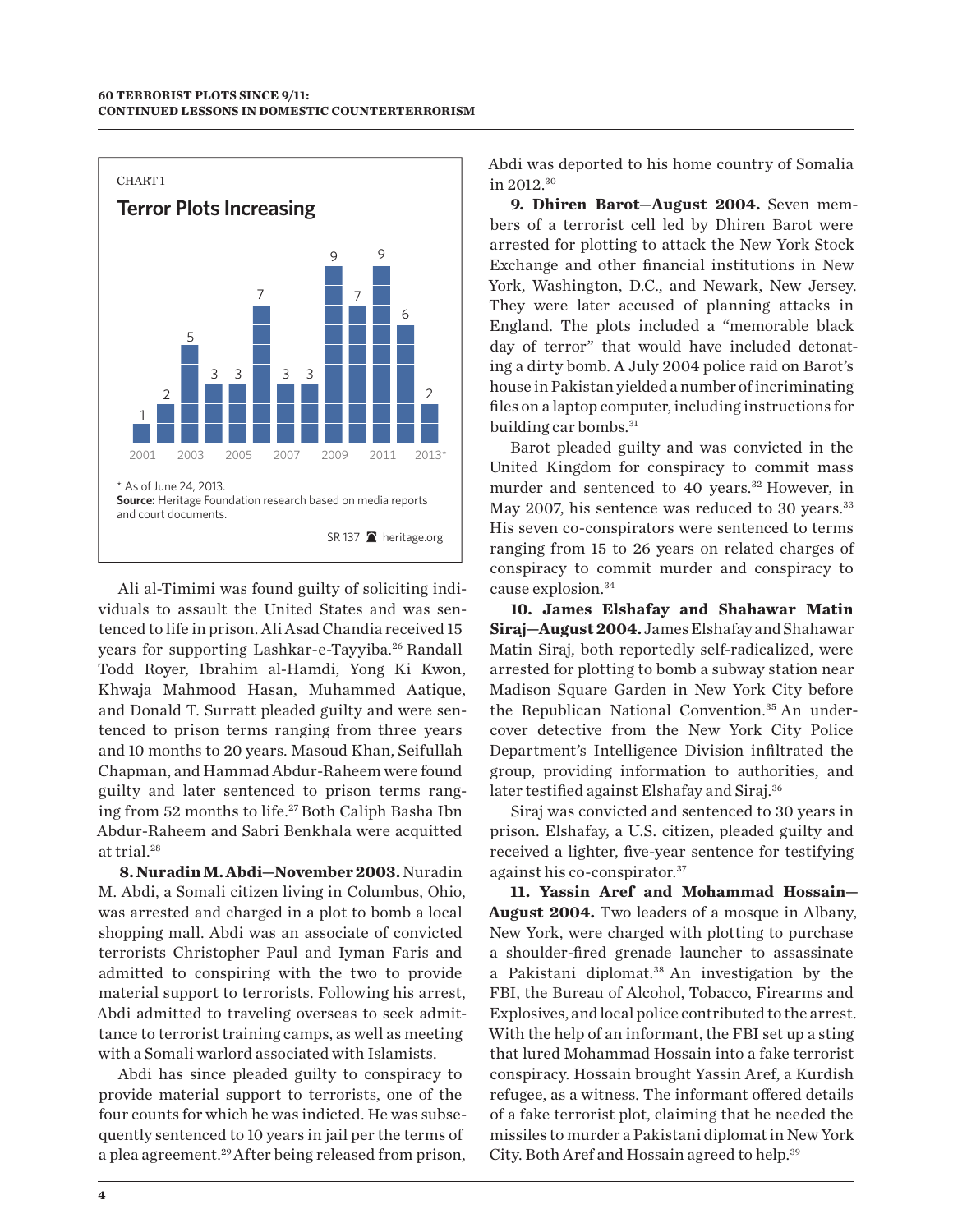Aref and Hossain were found guilty of money laundering and conspiracy to conceal material support for terrorism and were sentenced to 15 years in prison.40

**12. Hamid Hayat—June 2005.** Hamid Hayat, a Pakistani immigrant, was arrested in Lodi, California, after allegedly lying to the FBI about his attendance at an Islamic terrorist training camp in Pakistan.

Hamid was found guilty of providing himself as "material support" to terrorists and three counts of providing false statements to the FBI.41 In interviews with the FBI, he stated (correctly) that he specifically requested to come to the United States after receiving training in order to carry out jihad.<sup>42</sup> He was sentenced to 24 years in prison.<sup>43</sup> The Ninth Circuit Court of Appeals upheld Hamid's conviction in a split decision. However, his lawyers continue to pursue his appeal.44

**13. Levar Haley Washington, Gregory Vernon Patterson, Hammad Riaz Samana, and Kevin James—August 2005.** The members of the group were arrested in Los Angeles and charged with conspiring to attack National Guard facilities, synagogues, and other targets in the Los Angeles area. Kevin James allegedly founded Jamiyyat ul-Islam Is-Saheeh (JIS), a radical Islamic prison group, and converted Levar Washington and others to the group's mission. The JIS allegedly planned to finance its operations by robbing gas stations. After Washington and Patterson were arrested for robbery, police and federal agents began a terrorist investigation, and a search of Washington's apartment revealed a target list.45

James and Washington pleaded guilty in December 2007. James was sentenced to 16 years in prison and Washington to 22 years. Patterson received 151 months, while Samana was found unfit to stand trial and was initially detained in a federal prison mental facility. He was later sentenced to 70 months in jail.<sup>46</sup>

**14. Michael C. Reynolds—December 2005.** Michael C. Reynolds was arrested by the FBI and charged with involvement in a plot to blow up a Wyoming natural gas refinery; the Transcontinental Pipeline, a natural-gas pipeline from the Gulf Coast to New York and New Jersey; and a Standard Oil refinery in New Jersey.<sup>47</sup> He was arrested while trying to pick up a \$40,000 payment for planning the attack.48 Shannen Rossmiller, his purported contact, was a Montana judge and private citizen working with the FBI. Rossmiller posed as a jihadist, tricking Reynolds into revealing his plan. The FBI later found explosives in a storage locker in Reynolds's hometown of Wilkes–Barre, Pennsylvania.<sup>49</sup> Reynolds claimed that he was doing much the same as Rossmiller, and was working as a private citizen to find terrorists.<sup>50</sup>

Reynolds was convicted of providing material support to terrorists, soliciting a crime of violence, unlawful distribution of explosives, and unlawful possession of a hand grenade. He was sentenced to 30 years in prison.51

**15. Mohammad Zaki Amawi, Marwan Othman El-Hindi, and Zand Wassim Mazloum— February 2006.** Amawi, El-Hindi, and Mazloum were arrested in Toledo, Ohio, for conspiring to kill people outside the United States, including U.S. Armed Forces personnel serving in Iraq.<sup>52</sup> The men also conspired to train and arm for a violent jihad against the United States, both domestically and abroad.53 Training involved use of materials including those found on secure and exclusive jihadist websites, downloaded and copied training videos, and materials for jihad training sessions. The men also were found to have provided material support to terrorist organizations and to have verbally threatened attacks on President George W. Bush.54 The investigation was begun with the help of an informant who was approached to help train the group.<sup>55</sup>

In June 2008, the three men were convicted of conspiring to commit acts of terrorism against Americans overseas, including U.S. military personnel in Iraq, and other terrorism-related violations. Amawi was sentenced to 20 years, El-Hindi to 13 years, and Mazloum to approximately eight years.56

**16. Mohammed Reza Taheri-azar—March 2006.** Mohammed Reza Taheri-azar, a 22-year-old Iranian native, drove his SUV into a crowd of students at the University of North Carolina–Chapel Hill, injuring six people on March 3, 2006. The reasoning, he stated, behind the attack was retribution for the treatment of Muslims around the world.<sup>57</sup> Taheri-azar called police shortly after the incident, and turned himself over to authorities a few miles from his hit-and-run. Taheri-azar was sentenced to a prison term of at least 26 years and two months, after pleading guilty in 2008 to nine counts of attempted first-degree murder.58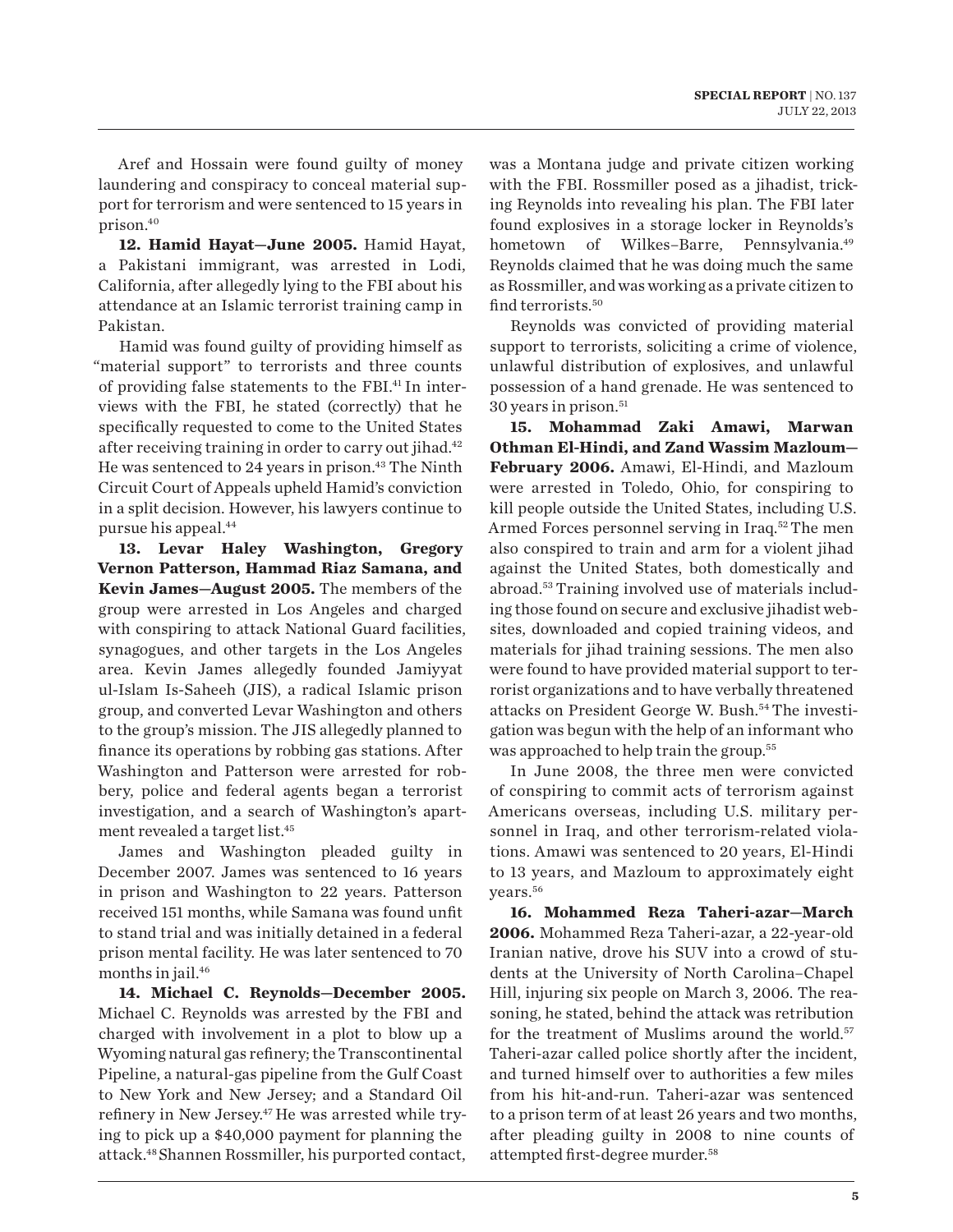**17. Syed Haris Ahmed and Ehsanul Islam Sadequee—April 2006.** Ahmed and Sadequee, from Atlanta, Georgia, were accused of conspiracy, having discussed terrorist targets with alleged terrorist organizations. They allegedly met with Islamic extremists in the U.S. and gathered video surveillance of potential targets in the Washington, D.C., area, including the U.S. Capitol and the World Bank headquarters, and sent the videos to a London Islamist group. Ahmed is said also to have traveled to Pakistan with the goal of joining Lashkar-e-Tayyiba.59

Both men were indicted for providing material support to terrorist organizations and pleaded not guilty.60 In June 2009, a federal district judge found Ahmed "guilty of conspiring to provide material support to terrorists here and overseas."61 Ahmed was subsequently sentenced to 13 years in jail. Sadequee was also found guilty and sentenced to 17 years.<sup>62</sup>

**18. Narseal Batiste, Patrick Abraham, Stanley Grant Phanor, Naudimar Herrera, Burson Augustin, Lyglenson Lemorin, and Rotschild Augustine—June 2006.** Seven men were arrested in Miami and Atlanta for plotting to blow up the Sears Tower in Chicago, FBI offices, and other government buildings around the country. The arrests resulted from an investigation involving an FBI informant. Allegedly, Batiste was the leader of the group and first suggested attacking the Sears Tower in December 2005.63

All of the suspects pleaded not guilty. On December 13, 2007, Lemorin was acquitted of all charges, but the jury failed to reach a verdict on the other six.64 The second trial ended in a mistrial in April 2008.<sup>65</sup> In the third trial, the jury convicted five of the men on multiple conspiracy charges and acquitted Herrera on all counts. On November 20, 2009, the five were sentenced to prison terms ranging from six to 13.5 years, with Batiste receiving the longest sentence.<sup>66</sup>

19. Assem Hammoud-July 2006. Conducting online surveillance of chat rooms, the FBI discovered a plot to attack underground transit links between New York City and New Jersey. Eight suspects, including Assem Hammoud, an al-Qaeda loyalist living in Lebanon, were identified for plotting to bomb New York City train tunnels. Hammoud, a self-proclaimed operative for al-Qaeda, admitted to the plot.<sup>67</sup> He was held by Lebanese authorities but was not extradited because the U.S. does not

have an extradition treaty with Lebanon. In June 2008, Lebanese authorities released him on bail.<sup>68</sup> In February 2012, Hammoud was convicted in a Lebanese court. He was sentenced to two years in prison, which he had already served.69

**20. Liquid Explosives Plot—August 2006.** British law enforcement stopped a terrorist plot to blow up 10 U.S.-bound commercial airliners with liquid explosives.70 Twenty-four suspects were arrested in the London area. The style of the plot raised speculation that al-Qaeda was behind it, but no concrete evidence has established a link.

The United Kingdom initially indicted 15 of the 24 arrested individuals on charges ranging from conspiring to commit murder to planning to commit terrorist acts.71 Eventually, in April 2008, only eight men were brought to trial. In September, the jury found none of the defendants guilty of conspiring to target aircraft, but three guilty of conspiracy to commit murder.72 The jury was unable to reach verdicts on four of the men. One man was found not guilty on all counts.73

**21. Derrick Shareef—December 2006.** Derrick Shareef was arrested on charges of planning to set off hand grenades in a shopping mall in Rockford, Illinois, outside Chicago. Shareef reportedly acted alone and was arrested after meeting with an undercover Joint Terrorism Task Force agent. FBI reports indicated that the mall was one of several potential targets, including courthouses, city halls, and government facilities. Shareef, however, settled on attacking a mall in the days immediately preceding Christmas because he believed it would cause the greatest amount of chaos and damage.<sup>74</sup> Shareef, who was also found to have connections to convicted terrorist Hassan Abujihaad, was charged with attempted use of a weapon of mass destruction, and after pleading guilty, was sentenced to 35 years in prison.75

**22. Khalid Sheikh Mohammed—March 2007.** Khalid Sheikh Mohammed, captured in Pakistan in 2003, was involved in a number of terrorist plots and is one of the most senior bin Laden operatives ever captured.76 He is being held at the U.S. military detention facility in Guantanamo Bay. In March 2007, Mohammed admitted to helping plan, organize, and run the 9/11 attacks. He also claimed responsibility for planning the 1993 bombing of the World Trade Center and the 2002 bombings of nightclubs in Bali and a Kenyan hotel. He has stated that he was involved in the decapitation of *Wall Street*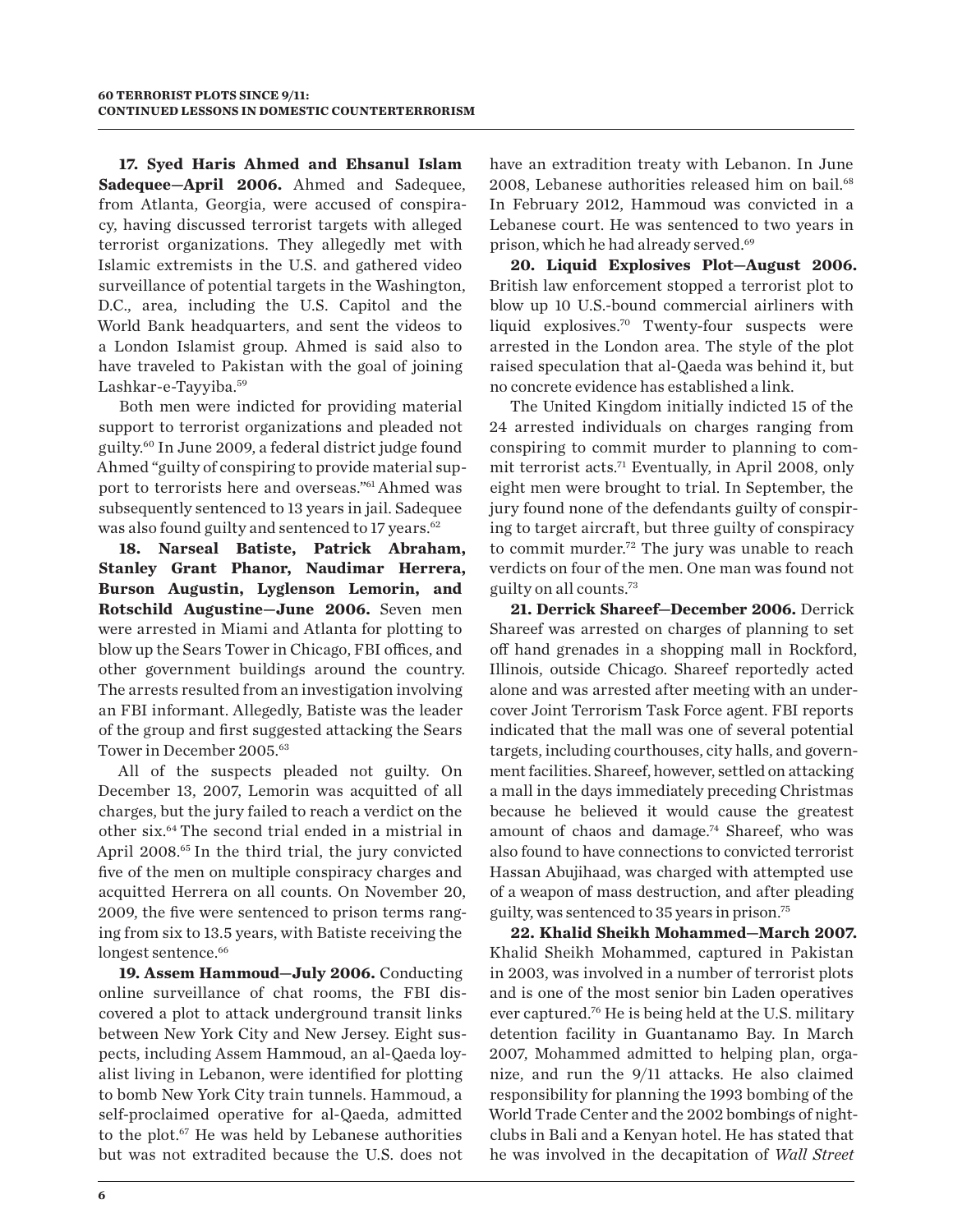*Journal* reporter Daniel Pearl and took responsibility for helping to plan the failed shoe-bomb attack by Richard Reid, along with plots to attack Heathrow Airport, Canary Wharf, Big Ben, various targets in Israel, the Panama Canal, Los Angeles, Chicago, the Empire State building, and U.S. nuclear power stations. He had also plotted to assassinate Pope John Paul II and former President Bill Clinton.

In December 2008, Mohammed and his four codefendants (Ramzi Binalshibh, Mustafa Ahmad al-Hawsawi, Ali Abd al-Aziz Ali, and Walid Bin Attash) told the military tribunal judge that they wanted to confess and pleaded guilty to all charges.77 The judge has approved the guilty plea of Mohammed and two co-defendants but has required mental competency hearings before allowing the other two conspirators to plead guilty. In November 2009, U.S. Attorney General Eric Holder announced that Mohammed would be relocated to the United States to face a civilian trial in the U.S. District Court for the Southern District of New York.78 That decision has now been reversed and the Administration announced that Khalid Sheikh Mohammed and the other Guantanamo Bay detainees would be prosecuted in military tribunals at Guantanamo.<sup>79</sup> The date for the arraignment of Khalid Sheikh Mohammed and his co-defendants was set for May 5, 2012, with pre-trial motion hearings beginning in October 2012 and continuing in January 2013.<sup>80</sup>

**23. Fort Dix Plot—May 2007.** Six men were arrested in a plot to attack Fort Dix, a U.S. Army post in New Jersey. The plan involved using assault rifles and grenades to attack and kill U.S. soldiers. Five of the alleged conspirators had conducted training missions in the nearby Pocono Mountains. The sixth helped to obtain weapons. The arrests were made after a 16-month FBI operation that included infiltrating the group. The investigation began after a store clerk alerted authorities after discovering a video file of the group firing weapons and calling for jihad. The group has no known direct connections to any international terrorist organization.<sup>81</sup>

In December 2008, five of the men were found guilty on conspiracy charges but were acquitted of charges of attempted murder.82 Four were also convicted on weapons charges. The five men received sentences ranging from 33 years to life plus 30 years. The sixth co-defendant pleaded guilty to aiding and abetting the others in illegal possession of weapons and was sentenced to 20 months in jail.<sup>83</sup>

**24. JFK Airport Plot—June 2007.** Four men plotted to blow up "aviation fuel tanks and pipelines at the John F. Kennedy International Airport" in New York City. They believed that such an attack would cause "greater destruction than in the Sept. 11 attacks." Authorities stated that the attack "could have caused significant financial and psychological damage, but not major loss of life."84

Russell Defreitas, the leader of the group, was arrested in Brooklyn. The other three members of the group—Abdul Kadir, Kareem Ibrahim, and Abdel Nur—were detained in Trinidad and extradited in June 2008. Kadir and Nur have links to Islamic extremists in South America and the Caribbean. Kadir was an imam in Guyana, a former member of the Guyanese Parliament, and mayor of Linden, Guyana. Ibrahim is a Trinidadian citizen and Nur is a Guyanese citizen.85

In 2010, Kadir was found guilty on five counts and sentenced to life in prison. In February, both Defreitas and Nur were also found guilty. Defreitas was sentenced to life in prison, while Nur was sentenced to 15 years.<sup>86</sup> The final conspirator, Kareem Ibrahim, was convicted in May 2011 and has been sentenced to life in prison.<sup>87</sup> In June of 2013 a U.S. Court of Appeals upheld the convictions for both Defreitas and Kadir and stated that due to the "gravity of the crimes for which they were convicted" the life sentences were also justified.<sup>88</sup>

**25. Hassan Abujihaad—March 2008.** Hassan Abujihaad, a former U.S. Navy sailor from Phoenix, Arizona, was convicted of supporting terrorism and disclosing classified information, including the location of Navy ships and their vulnerabilities, to Babar Ahmad and Syed Talha Ahsan, the alleged administrators of Azzam Publication websites (the London organization that provided material support and resources to terrorists). Abujihaad was arrested in March 2007 and pleaded not guilty to charges of supporting terrorism in April 2007. In May 2008, he was convicted by a jury and sentenced to 10 years in prison.89 In 2010, his conviction was upheld in a federal court of appeals.<sup>90</sup> Both Babar Ahmad and Syed Talha Ahsan are being held in Britain on anti-terrorism charges and are fighting extradition to the  $U.S.<sup>91</sup>$ 

**26. Christopher Paul—June 2008.** Christopher Paul is a U.S. citizen from Columbus, Ohio. He joined al-Qaeda in the 1990s and was involved in conspiracies to target Americans in the United States and overseas. In 1999, he became connected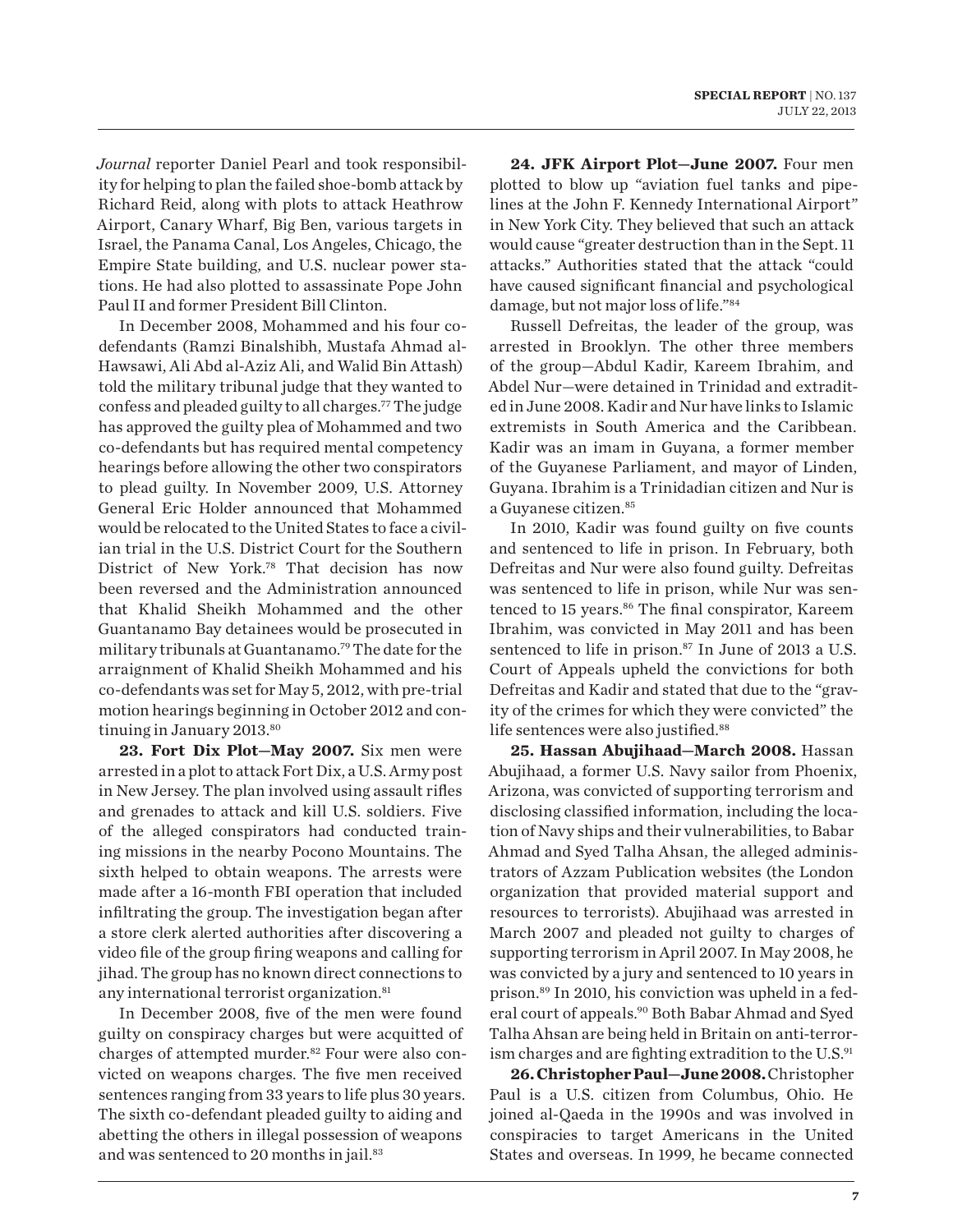#### CHART 2

## **How Terror Plots Ended**

*Of the dozens of terror plots against the United States since September 11, 2001, 56 were foiled and four were successful.* 



to an Islamic terrorist cell in Germany, where he was involved in a plot to target Americans at foreign vacation resorts. He later returned to Ohio and was subsequently arrested for conspiracy to use a weapon of mass destruction—specifically, explosive devices—"against targets in Europe and the United States." Paul pleaded guilty to the charges and was sentenced to 20 years in prison.<sup>92</sup>

**27. Bryant Neal Vinas—November 2008.**  Bryant Neal Vinas is an American citizen of Hispanic descent who converted to Islam in 2004.<sup>93</sup> In 2007, Vinas left home telling his parents he wanted to study Islam and Arabic. He then traveled to Pakistan where he was trained by and joined the Taliban. During his time in Pakistan, Vinas assisted with unsuccessful attacks on American forces

and provided al-Qaeda with extensive information regarding the Long Island Rail Road for a potential attack.94 He was arrested by Pakistani forces and sent back to the United States, where he pleaded guilty and began cooperating with authorities. He is currently in the custody of the U.S. Marshals and is awaiting sentencing.95

**28. Synagogue Terror Plot—May 2009.** On May 20, 2009, the New York Police Department announced the arrest of James Cromitie, David Williams, Onta Williams, and Laguerre Payen for plotting to blow up New York-area Jewish centers and shoot down planes at a nearby Air National Guard Base.<sup>96</sup> The four had attempted to gain access to Stinger missiles and were caught in the act of placing bombs in the buildings and in a car. (The bombs were duds, because undercover agents sold the four defendants fake explosives as part of an ongoing sting operation). All four men were found guilty. In June 2011, James Cromitie, David Williams, and Onta Williams were sentenced to 25 years in prison.97 In September 2011, Laguerre Payen received the same sentence.98

**29. Abdulhakim Mujahid Muhammad**—**June 2009.** On June 1, 2009, Abdulhakim Mujahid Muhammad, formerly known as Carlos Bledsoe, walked up to an army recruitment office in Little Rock, Arkansas, and opened fire, killing one soldier and wounding another. Born in Tennessee, the 23-year-old Muslim convert is among a growing group of self-radicalized homegrown terrorists that have emerged in the U.S. in recent years. Muhammad's reported motivation for the attack was his anger about the wars in Iraq and Afghanistan, and what he viewed as U.S. military abuse towards Muslims worldwide.99 Muhammad had been under preliminary investigation by the FBI's Joint Terrorism Task Force for a trip he made to Yemen prior to the attack.100

In July 2011, Muhammad pleaded guilty under a plea deal to avoid the death penalty, and was sentenced to life in prison without the possibility of parole.<sup>101</sup>

**30. Raleigh Jihad Group—July 2009.** A group of seven men in North Carolina were arrested on charges of conspiring to support terrorist groups abroad, engage in terror attacks abroad and plotting an attack on the U.S. Marine base at Quantico, Virginia.102 Their ringleader, Daniel Patrick Boyd, is believed to have a long association with radical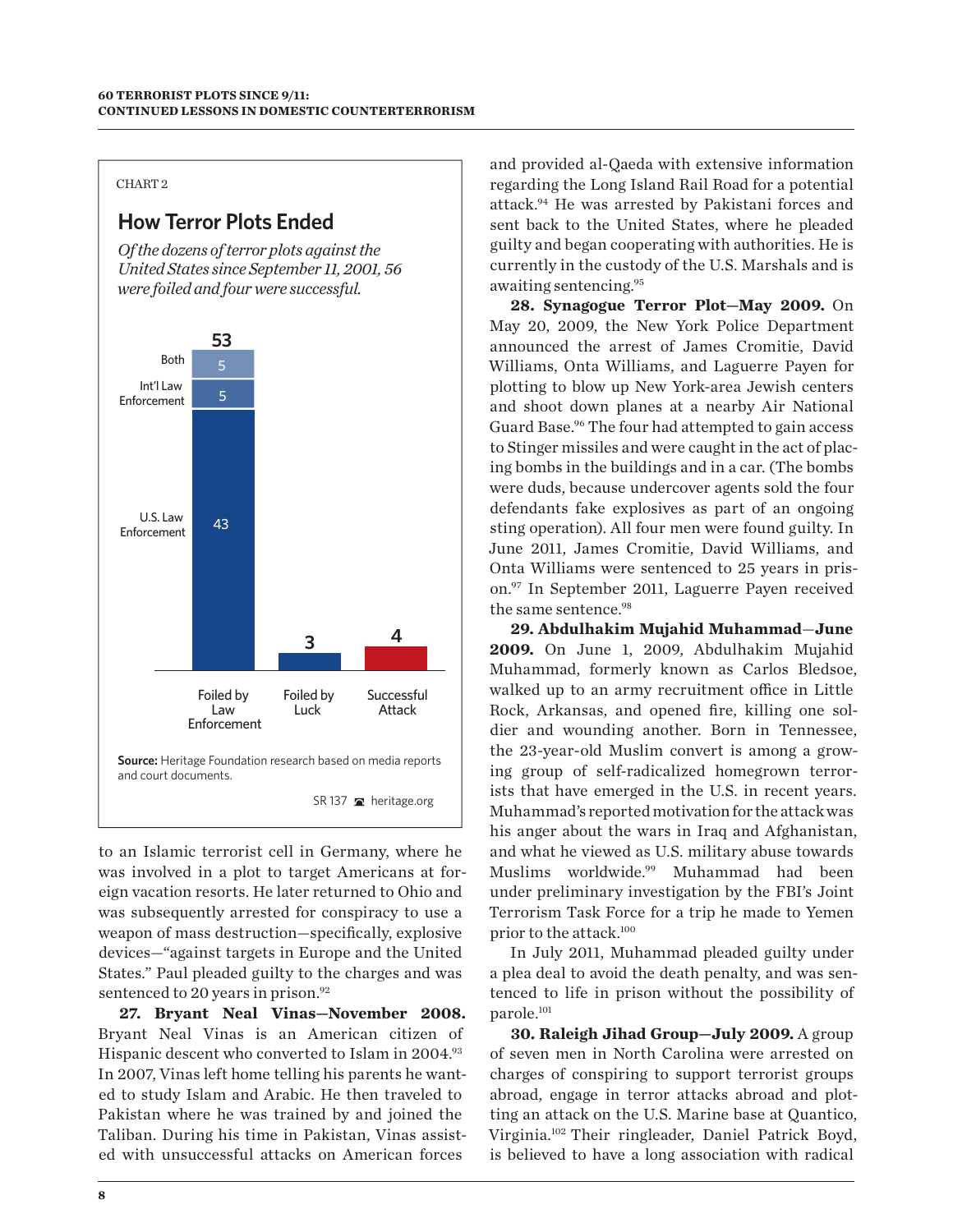groups, dating from his time living in Pakistan. In Pakistan, he is believed to have been an active member of Hezb-e-Islami (Party of Islam). The Raleigh group also raised funds and trained extensively in preparation to wage attacks both at home and abroad.103 Boyd pleaded guilty on February 9, 2011, to conspiring to provide material support to terrorists and conspiring to murder, kidnap, maim, and injure persons abroad. He was sentenced to 216 months in prison, followed by five years supervised release, and a \$3,000 fine.104 Prosecutors noted that Boyd cooperated with the government and testified against several of his co-conspirators who were convicted in October 2011.<sup>105</sup>

**31. Najibullah Zazi—September 2009.** Najibullah Zazi, a 24-year-old Afghan, was arrested after purchasing large quantities of chemicals used to make a TATP bomb, the same type of weapon used in the 2005 bombing of the London Underground and the 2001 shoe-bomb plot. Zazi had traveled to Pakistan, where he received instruction in bomb making and attended an al-Qaeda training camp. Zazi allegedly planned to detonate TATP bombs on the New York City subway.106 It has since been found that the plot was directed by senior al-Qaeda leadership in Pakistan.107

Najibullah Zazi's father, Mohammed Wali Zazi, was also indicted for obstructing justice, witness tampering, and lying to the FBI in attempts to help his son cover up plans for his attack.<sup>108</sup> A cousin of Zazi, Amanullah Zazi, also publicly admitted that he played a role in Zazi's 2009 plot. Amanullah pleaded guilty in secret and agreed to become a government witness in federal court in Brooklyn against Najibullah's father.<sup>109</sup> The father has since been found guilty and sentenced to four and a half years in prison.110 Najibullah Zazi pleaded guilty, as the result of a plea bargain, and remains in jail. He is currently awaiting sentencing.111

At least three other individuals have since been arrested on allegations of conspiring to carry out the attack with Zazi. One of them, New York religious leader Ahmad Afzali, has pleaded guilty to charges of lying to federal agents about informing Zazi that he was being investigated by authorities. 112 As part of a plea deal, Afzali was sentenced to time served and ordered to leave the country within 90 days.<sup>113</sup> A second man, Zarein Ahmedzay has also pleaded guilty to conspiring to use weapons of mass destruction in the foiled plot and lying to investigators.

Adis Medunjanin, a former Queens, New York, resident, has recently been sentenced to serve life in the Florence, Colorado, maximum security prison. The notorious jail is reserved for the worst of the worst, and houses terrorists such as Zacarias Moussaoui and Ted Kaczynski.114Ahmedzay and Medunjanin are thought to have traveled to Pakistan with Zazi, and to have met with wanted al-Qaeda operative Adnan Gulshair el Shukrijumah, who has also been charged in the plot.115 A fourth individual, Abid Nasser, has also been implicated in the plot led by Zazi, as well as other plots in England and Norway. He is currently in the United Kingdom facing extradition to the United States.116 Also charged in the plot are Tariq Ur Rehman and a fifth defendant known as "Ahmad," "Sohaib," or "Zahid." Both el Shukrijumah and Rehman are not in custody.117

**32. Maher Husein Smadi—September 2009.** Smadi, a 19-year-old Jordanian, was apprehended in an attempt to plant a bomb in a Dallas skyscraper. Originally identified through FBI monitoring of extremist chat rooms, Smadi was arrested and charged after agents posing as terrorist cell members gave Smadi a fake bomb, which he later attempted to detonate.118 Smadi was found guilty and sentenced to 24 years in prison.<sup>119</sup>

**33. Michael Finton—September 2009.** Michael Finton, an American citizen, was arrested on September 23, 2009, by undercover FBI agents after attempting to detonate a car bomb filled with what he believed to be close to one ton of explosives outside the Paul Findley Federal Building and Courthouse in downtown Springfield, Illinois. The blast was also intended to destroy the nearby office of Representative Aaron Schock (R–IL).120 Evidence presented against Finton has shown that he expressed a desire to become a jihadist fighter and was aware that his planned attack would cause civilian injuries. He has been arrested on charges of attempted murder of federal employees and attempted use of a weapon of mass destruction. Finton pleaded guilty and was sentenced to 28 years in prison.<sup>121</sup>

**34. Tarek Mehanna and Ahmad Abousamra— October 2009.** Tarek Mehanna, previously indicted for lying to the FBI about the location of terrorist suspect Daniel Maldonado, was arrested on October 21, 2009, on allegations of conspiracy to kill two U.S. politicians, American troops in Iraq, and civilians in local shopping malls, as well as conspiracy to provide material support to a terrorist organization.<sup>122</sup>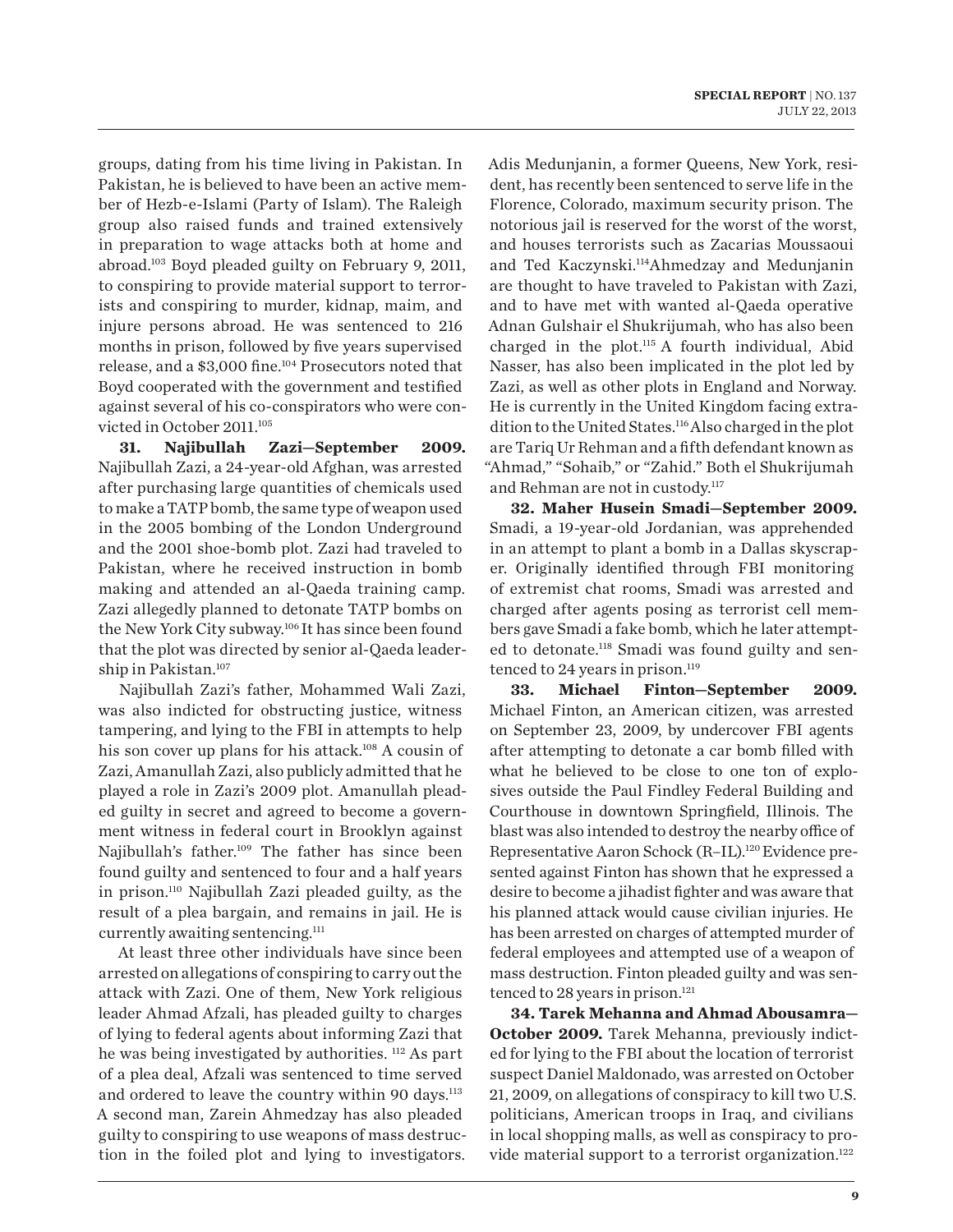Mehanna and Ahmad Abousamra, his co-conspirator, were indicted on charges of providing and conspiring to provide material support to terrorists, conspiracy to kill Americans in a foreign country, and conspiracy to provide false information to law enforcement.<sup>123</sup>

The two men are not believed to be associated with any known terrorist organization.<sup>124</sup> Mehanna pleaded not guilty to charges against him and has since been convicted. He is serving 17 and a half years in federal prison.125 Abousamra remains at large in Syria.126 The FBI is currently offering a \$50,000 reward for information leading to his capture.<sup>127</sup>

**35. Major Nidal Malik Hasan—November 2009.** On November 5, 2009, a U.S. Army psychiatrist opened fire at a military processing center at Fort Hood, Texas, killing 13 people and wounding 32 others. During the attack, Major Hasan was reported to have shouted, "Allahu Akbar!" Moreover, his actions were apparently motivated by Yemeni al-Qaeda leader Anwar al-Awlaki, who was killed in a CIA drone strike in September of 2011. Despite the evidence that the Fort Hood massacre was a terrorist attack, the U.S. government has labeled the incident "workplace violence."<sup>128</sup>

Major Hasan was severely wounded in the attack, but survived, and is now facing pre-meditated murder and attempted murder charges, which makes him eligible for the death penalty.<sup>129</sup> The formal trial has been delayed because Major Hasan was granted a request to represent himself at trial. A judge recently rejected Major Hasan's "defense of others" strategy, which would have required him to prove that he acted to prevent immediate harm to others, in this case, to Taliban fighters.<sup>130</sup>

**36. The Christmas Day Bomber—December 2009.** Umar Farouk Abdulmutallab, a 23-yearold Nigerian engineering student living in London, boarded a plane from Nigeria to Amsterdam and then flew from Amsterdam to the U.S. It was on this second flight when he attempted to detonate a bomb hidden in his underwear as the plane began to land. The device ignited but did not detonate, and passengers quickly stopped Abdulmutallab from trying again, leading to his arrest by U.S. authorities upon landing in Detroit. The bomb, containing the explosives PETN and TATP, was similar to the failed device used by Richard Reid in his shoe in 2001.

Media accounts following the plot indicate that Abdulmutallab admits involvement with al-Qaeda

in Yemen and pleaded not guilty to charges including conspiracy to commit an act of terrorism and attempting to use a weapon of mass destruction.131 In February 2012, Adulmutallab was sentenced to life in prison following his conviction.132

**37. Raja Lahrasib Khan—March 2010.** Chicago taxi driver Raja Lahrasib Khan, a naturalized U.S. citizen from Pakistan, was arrested by the Chicago FBI's Joint Terrorism Task Force on two counts of providing material support to a foreign terrorist organization. According to the charges, Khan was affiliated with Ilyas Kashmiri, leader of the al-Qaeda-linked extremist group Harakat ul-Jihad-I-Islami in Kashmir, and has previously been indicted in the U.S. on terrorism charges.<sup>133</sup>

Khan originally transferred \$950 to Pakistan, to be delivered to Kashmiri, and later attempted to send around \$1,000 provided to him by an undercover agent. Khan attempted to use his son to carry the second pot of money to England, where he planned to rendezvous with his son and carry the money the rest of the way to Pakistan. Khan's son was stopped by government agents at Chicago's O'Hare airport before leaving the country. The criminal complaint filed against Khan also alleges that he had discussed plans to bomb an unnamed sports stadium in the United States.

Khan has since pleaded guilty to attempting to provide material support to a foreign terrorist organization as part of a plea deal. He was sentenced in 2012 to seven and a half years in prison.<sup>134</sup>

**38. Faisal Shahzad—May 2010.** Faisal Shahzad, a naturalized citizen from Pakistan, attempted to detonate explosives in an SUV parked in Times Square. After explosives training in Pakistan, he is said to have received \$12,000 from entities affiliated with the terrorist organization Tehrik-e-Taliban to fund the attack. Following the failed bombing attempt, Shahzad attempted to flee the country to Dubai, but was arrested before the flight was able to leave New York's JFK airport.<sup>135</sup>

Shahzad pleaded guilty to 10 counts, including conspiracy to commit an act of terrorism and to use a weapon of mass destruction.<sup>136</sup> He was sentenced to life in prison and is being held at the same Colorado maximum-security prison as Richard Reid and Jose Padilla.<sup>137</sup>

**39. Paul G. Rockwood Jr. and Nadia Piroska Maria Rockwood—July 2010.** Paul G. Rockwood Jr., an American citizen, became an adherent of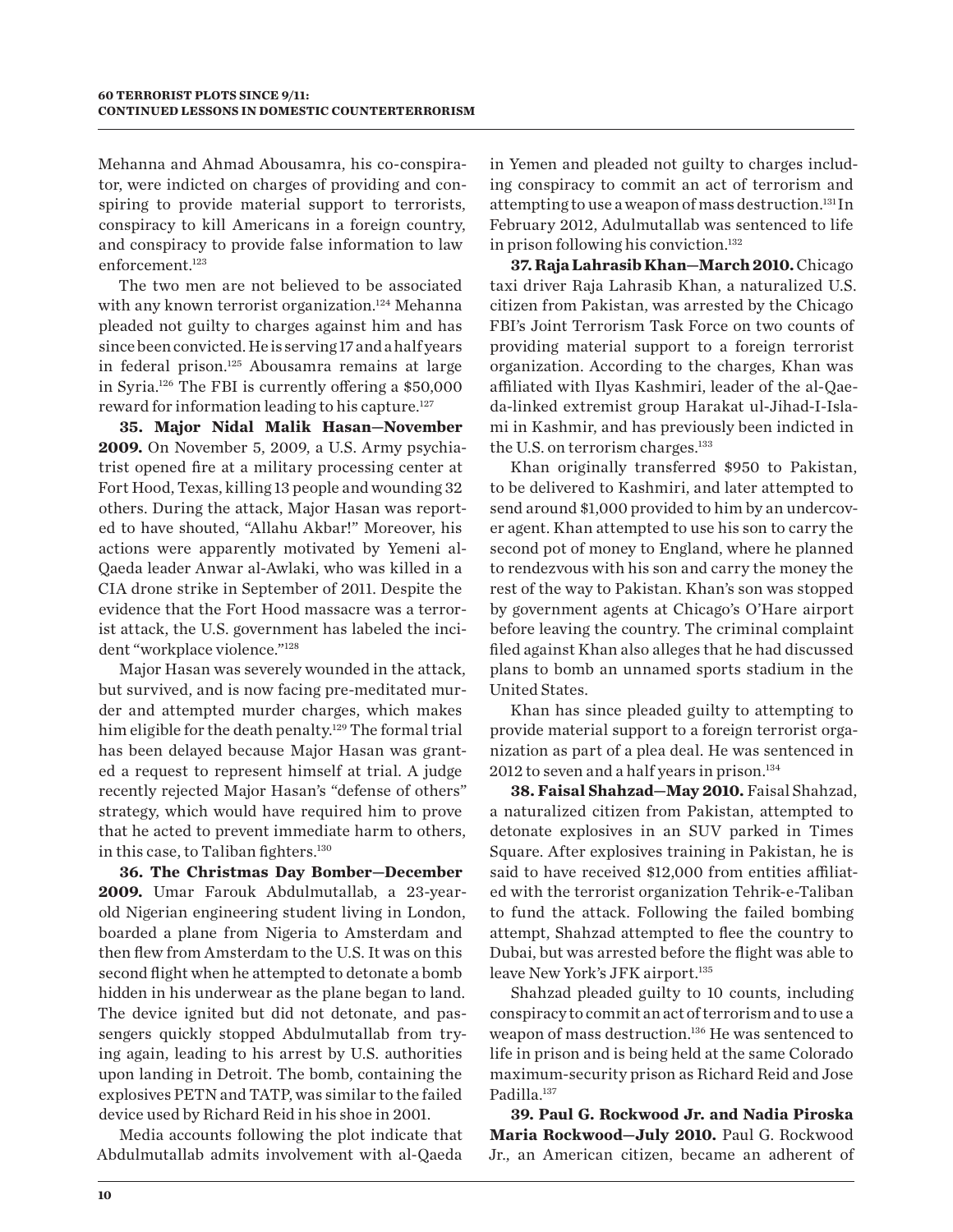Anwar al-Awlaki's ideology of violent jihad after converting to Islam. In studying al-Awlaki's teachings, Rockwood came to believe it was his religious responsibility to seek revenge against anyone who defiled Islam. He created a list of 15 individuals to be targeted for assassination, including several members of the U.S. military. Rockwood is said to have researched explosive techniques and discussed the possibility of killing his targets with a gunshot to the head or through mail bombs. Nadia Piroska Maria Rockwood, Paul's wife, knowingly transported the list to Anchorage, Alaska, to share with an unnamed individual who apparently shared Rockwood's ideology. The list then made it into the hands of the FBI's Joint Terrorism Task Force in Anchorage.

Paul was charged with making false statements to the FBI in a domestic terrorism charge, while Nadia was charged with making false statements to the FBI in connection to the case against her husband. Paul was sentenced to eight years in prison, while his wife was sentenced to five years probation.<sup>138</sup>

**40. Farooque Ahmed—October 2010.**  Pakistani-American Farooque Ahmed was arrested following an FBI investigation into plots to attack the Washington, D.C., subway. Ahmed is said to have conducted surveillance on the D.C. Metrorail system on multiple occasions, and was in contact with undercover FBI agents whom he believed to be individuals affiliated with al-Qaeda.<sup>139</sup> According to an unsealed affidavit, Ahmed wanted to receive terrorist training overseas and become a martyr. The affidavit also indicates that he sought to specifically target military personnel in his bombing attempt.<sup>140</sup>

Ahmed pleaded guilty to charges of material support and collecting information for a terrorist attack on a transit facility. He was then immediately sentenced to 23 years in prison and 50 years of probation.<sup>141</sup>

**41. Air Cargo Bomb Plot—October 2010.** Two packages shipped from Yemen to Chicago-area synagogues were discovered to contain explosive materials of the same type used by Richard Reid and Umar Farouk Abdulmutallab in previously thwarted bombing attempts.142 The packages contained printer cartridges filled with the explosive material and were identified with the help of intelligence tips from Saudi Arabian authorities while in transit on cargo planes in the United Kingdom and Dubai.<sup>143</sup> While no arrests have been made, the Yemen-based Al-Qaeda in the Arabian Peninsula

(AQAP) has claimed responsibility for the failed attack.

**42. Mohamed Osman Mohamud—November 2010.** Mohamed Osman Mohamud, a 19-year-old Somali-American, was arrested after attempting to detonate a car bomb at a Christmas tree lighting ceremony in Portland, Oregon. The bomb was composed of inert explosives given to him by undercover FBI agents. Mohamud had previously sought to travel overseas to obtain training in violent jihad. Having failed in that attempt, he wanted to commit an attack that would cause mass casualties to individuals and their families.<sup>144</sup> Mohamud pleaded not guilty to the charges and was found guilty on January 31, 2013, of attempted use of a weapon of mass destruction.145 Mohamud is scheduled to be sentenced on September 6, 2013. His lawyers have already promised to appeal the verdict.<sup>146</sup>

**43. Antonio Martinez—December 2010.**  Antonio Martinez, a 21-year-old American citizen also known as Muhammad Hussain, planned to bomb a military recruiting center in Maryland. The FBI learned of the plot from an unnamed informant. Martinez was arrested after attempting to detonate a fake explosive device supplied by FBI agents. He was charged with attempted murder of federal officers and employees, as well as attempted use of a weapon of mass destruction.<sup>147</sup> In April 2012, a U.S. District Judge sentenced Martinez to 25 years in prison followed by five years of supervised release.148

**44. Khalid Ali-M Aldawsari—February 2011.**  Khalid Ali-M Aldawsari, a Saudi citizen studying in Lubbock, Texas, was arrested by the FBI after placing an order for the toxic chemical phenol. Both the chemical supplier and the freight shipping company became suspicious of the order, which could be used to make an improvised explosive device (IED), and alerted the FBI and local police. Surveillance of Aldawsari's e-mail turned up a list of potential "nice targets" including dams, nuclear power plants, military targets, a nightclub, and the Dallas residence of former President George W. Bush. The search also recovered plans to acquire a forged U.S. birth certificate and multiple driver's licenses. Aldawsari seems to have considered using these documents to obtain rental cars for use in vehicle bombings.

After pleading not guilty, Aldawsari was convicted of attempted use of a weapon of mass destruction and sentenced to life in prison on November 13, 2012, by a U.S. District Judge.<sup>149</sup> Attorneys for Aldawsari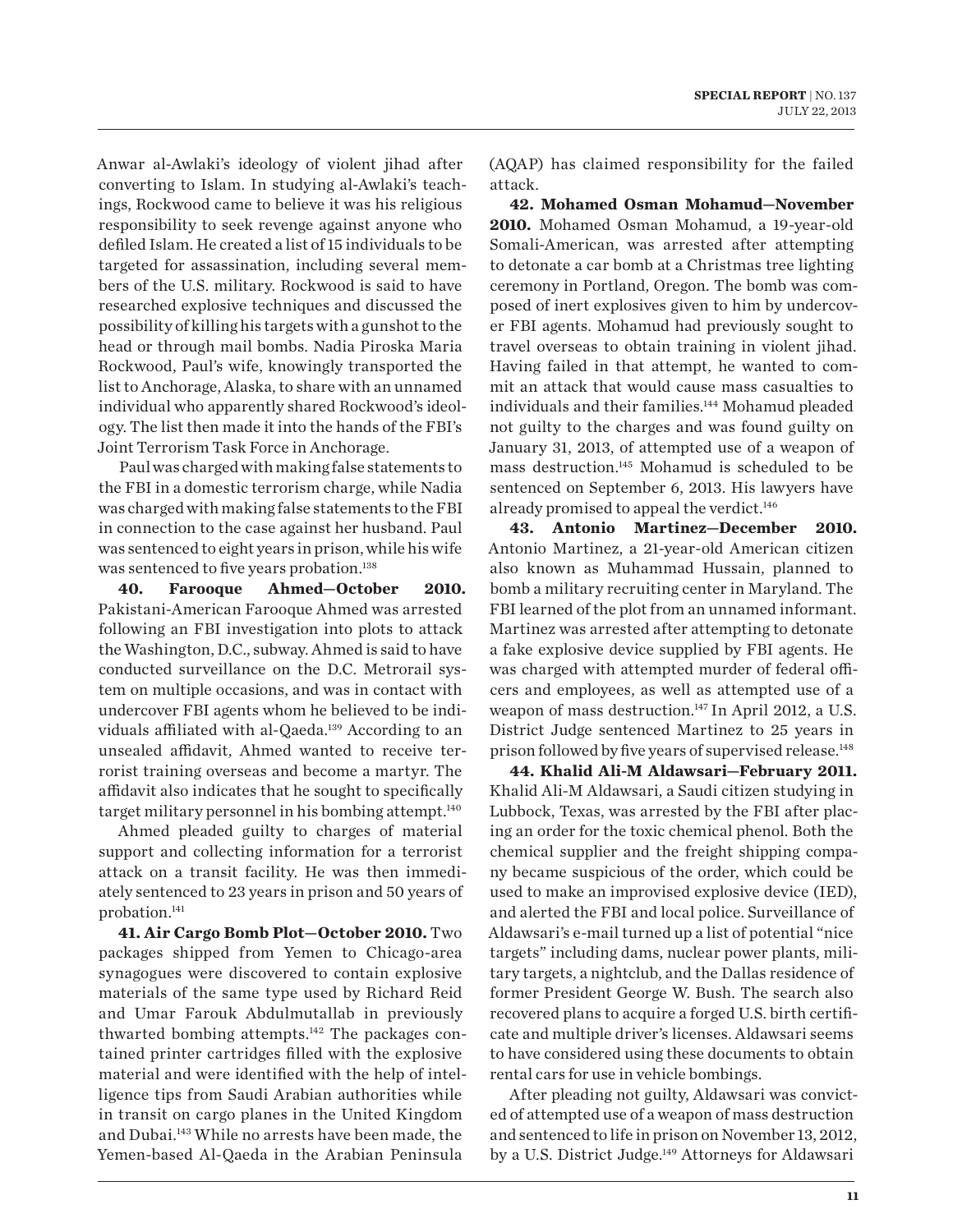#### MAP 1

## **Terrorists Have Targeted Locations Across the U.S.**

*This map locates 49 specific sites targeted for terror attacks since September 11, 2001. More than 10 additional plots with no clear target were also foiled.* 



are currently appealing the case on grounds that evidence discovered in his apartment was obtained improperly.150

**45. Ahmed Ferhani and Mohamed Mamdouh— May 2011.** Ahmed Ferhani of Algeria, and Moroccanborn Mohamed Mamdouh, a U.S. citizen, were arrested by the New York Police Department after attempting to purchase a hand grenade, guns, and ammunition to attack an undetermined Manhattan synagogue. The men planned on disguising themselves as Orthodox Jews in order to sneak into the synagogue.151 Reports have also cited the Empire State Building as a possible second target.152 Both men pleaded guilty to a variety of charges under New York state terror laws, and were sentenced to 10 years and five years, respectively, in prison.153 Ferhani, the alleged mastermind, admitted to conspiring with

Mamdouh to bomb synagogues in retaliation for what he viewed as Jewish mistreatment of Muslims throughout the world.154

**46. Yonathan Melaku—June 2011.** On June 17, 2011, Yonathan Melaku, an Ethiopian and a naturalized U.S. citizen and former Marine Corps reservist, was arrested at Fort Myer near Arlington National Cemetery, where he was found with a backpack filled with ammonium nitrate, spray paint, and spent ammunition rounds. The discovery led authorities to unravel a series of mysterious events from the fall of 2010, when shots had been fired at night from the street at various military buildings, including the Pentagon, causing over \$100,000 in damages. After searching his bag and house, authorities found video of Melaku shooting at the buildings and providing commentary, a series of notebooks written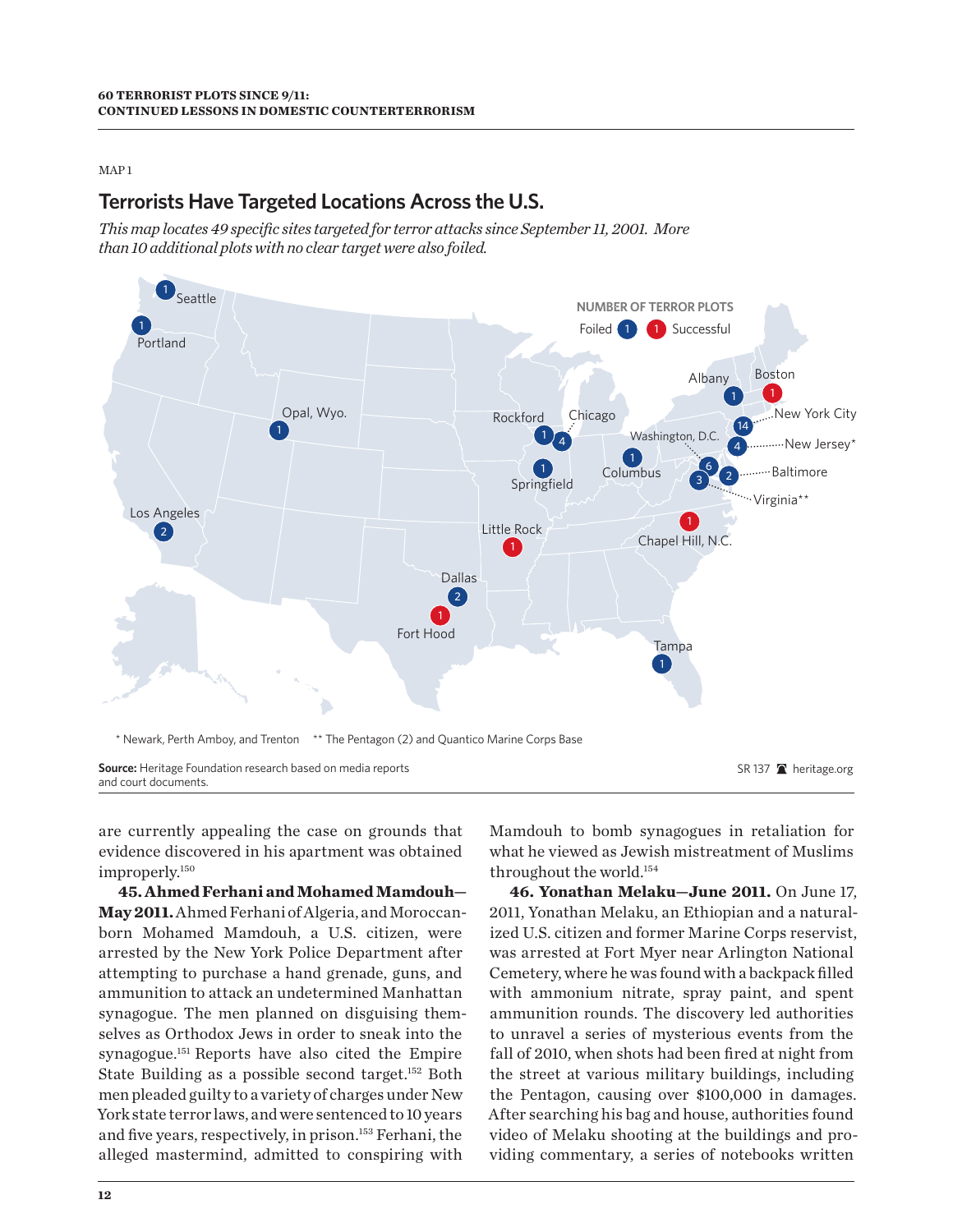in Arabic with references to terrorism, and a list of equipment needed to make a timed explosive device. He has since pleaded guilty and was sentenced to 25 years in prison.155 Melaku has since been diagnosed with schizophrenia, and attorneys have requested that a judge re-examine the validity of his plea agreement.156

**47. Abu Khalid Abdul-Latif and Walli Mujahidh—June 2011.** In a raid on a warehouse in Seattle, the FBI arrested Abu Khalid Abdul-Latif and Walli Mujahidh. The two suspects had arranged to purchase weapons from an anonymous informant in contact with the Seattle Police Department. They were seeking to purchase automatic machine guns and grenades in preparation for an attack on a military recruiting station in Seattle. Since the arrests, authorities have learned that Abdul-Latif, a felon and Muslim convert, had initially planned to attack the Joint Base Lewis–McChord with his friend, Los Angeles resident Mujahidh. The target was later changed to the Seattle Military Entrance Processing Station for undisclosed reasons.<sup>157</sup>

The men have been charged with conspiracy to murder officers and employees of the United States government, conspiracy to use a weapon of mass destruction, and possession of firearms in furtherance of crimes of violence. Abdul-Latif has also been charged with two counts of illegal possession of firearms and is awaiting further trial.<sup>158</sup> Mujahidh pleaded guilty in December 2011 to a conspiracy to murder officers and agents of the United States, to a conspiracy to use weapons of mass destruction, as well as to being a felon in possession of a firearm. He was sentenced in April 2013 to 17 years in prison and 10 years of supervised release.159 Abu Khalid Abdul-Latif was sentenced to 18 years in prison and 10 years of supervised release.160

**48. Ulugbek Kodirov—July 2011.** Ulugbek Kodirov, a 22-year-old Uzbekistan national, was living in Alabama on an expired student visa when he was arrested for plotting to assassinate President Obama in 2011.161 Kodirov originally moved to the United States after he was accepted to attend Columbia University's medical school, but never enrolled in classes because his English skills were too poor. Prosecutors argue that Kodirov became radicalized online when he began communicating with an individual whom he believed was a member of the Islamic Movement of Uzbekistan, an organization recognized by the State Department as a

foreign terrorist organization (FTO).162 In February, Kodirov pleaded guilty to threatening to kill the President, providing material support to terrorism, and unlawfully possessing a firearm. He was sentenced in July 2012 by a U.S. District Judge to 15 years in prison.163 An attorney for Kodirov has called him "a victim to a degree of social media," and stated that Kodirov deeply regrets his actions.164

**49. Emerson Winfield Begolly—August 2011.** Begolly, a moderator and supporter for the internationally known Islamic extremist Web forum Ansar al-Mujahideen English Forum (AMEF), was arrested on charges of terrorist actions involving solicitation to commit a crime of violence and distribution of information in relation to explosives, destructive devices, and weapons of mass destruction. Through his profile on AMEF, the Pennsylvania-born man solicited others to engage in violent acts of terrorism against post offices, water plants, military facilities, bridges, train lines, and Jewish schools. Begolly also used the website to post a downloadable 101-page document that contains information on how to create, conduct, and manufacture chemical explosives. The instructional document is loosely linked to al-Qaeda's former top chemical and biological weapons expert Abu Khabbab al-Misri. Begolly pleaded guilty to counts of soliciting others to engage in acts of terrorism within the U.S., and attempting to use a 9-mm semi-automatic handgun during an assault upon inquiring FBI agents. He is currently awaiting further trial.<sup>165</sup>

**50. Rezwan Ferdaus—September 2011.**  Ferdaus, a self-radicalized 26-year-old U.S. citizen, was arrested for trying to provide material support to terrorist organizations when he gave a modified cell phone to someone he believed to be an al-Qaeda operative.<sup>166</sup> He did so believing the man would use the cell phone to detonate improvised explosive devices against American soldiers. The alleged al-Qaeda operative was an undercover FBI agent. Ferdaus also sought to use small drone aircraft laden with explosives to attack the Pentagon and U.S. Capitol, followed by a ground attack carried out by armed men with automatic rifles. He had already purchased some items, including C4 and AK-47s, toward this goal from an undercover agent.<sup>167</sup> Ferdaus pleaded guilty on two charges and was convicted in a Federal Court in Boston. He was later sentenced to 17 years in prison after agreeing to a plea deal with federal prosecutors.<sup>168</sup>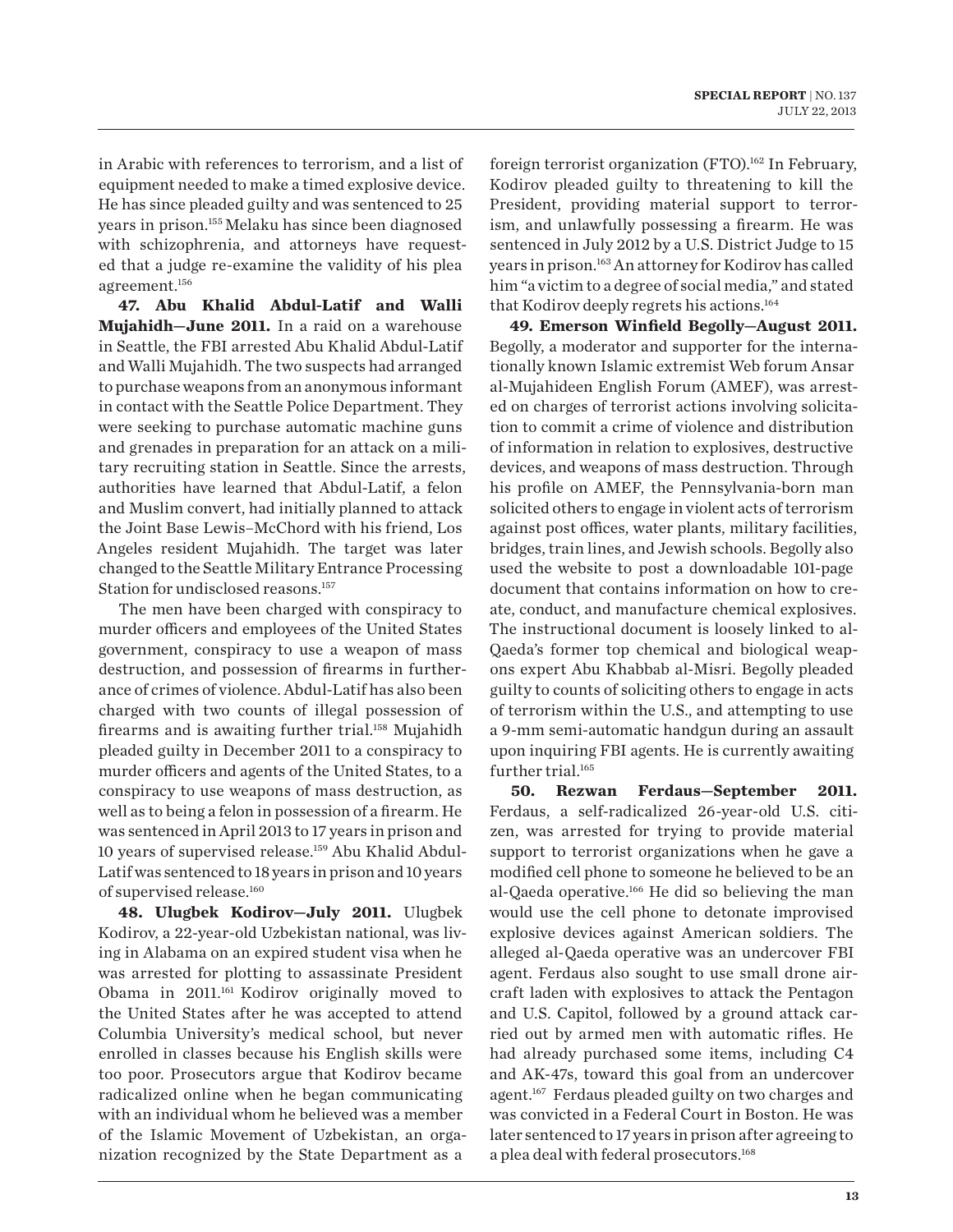**51. Iranian Terror Plot**—**October 2011.** On October 11, 2011, Manssor Arbabsiar, an Iranianborn U.S. citizen, was arrested for plotting to assassinate the Saudi Arabian ambassador to the U.S., as well as bomb the Saudi and Israeli embassies in Washington, D.C. He claims he was working for the Iranian Quds Forces, a special unit of the Iranian Revolutionary Guard. On behalf of the Quds Forces, Arbabsiar is said to have contacted members of a Mexican drug cartel with the goal of hiring them to assassinate the Saudi ambassador. The two parties allegedly agreed on a payment of \$1.5 million, with a down payment of \$100,000 that Arbabsiar wired to members of the cartel, supposedly from the Iranian government. The plot was uncovered because the supposed members of the cartel he approached were informants for the Drug Enforcement Agency.<sup>169</sup> He was arrested at JFK airport in New York, has pleaded not guilty, and is currently awaiting trial.<sup>170</sup> Another man, Gholam Shakuri, is an Iranian citizen who is wanted in connection with the plot; he is believed to be in Iran. $171$  This is the first publicly known post-9/11 Islamist-inspired terror plot aimed at the United States specifically linked to statesponsored terrorism.

In October 2012, Arbabsiar pleaded guilty to one count of murder-for-hire, one count of conspiracy to commit murder-for-hire, and one count of conspiracy to commit an act of terrorism transcending national boundaries.172 He was sentenced on May 30, 2013, in a New York Federal Court to 25 years in prison for his involvement in the plot, and ordered to pay \$125,000.173

**52. Jose Pimentel**—**November 2011.** On November 20, 2011, Jose Pimentel, a naturalized U.S. citizen from the Dominican Republic, was arrested on charges of planning to use pipe bombs to attack targets throughout New York City. His proposed targets included police stations, post offices, and U.S. soldiers. He was a homegrown radical inspired by Anwar al-Awlaki. Pimentel also managed his own radical website espousing his beliefs in violent jihad.174 The plot was uncovered by an informant and Pimentel was arrested by the NYPD. He has pleaded not guilty and awaits trial.175

**53. Sami Osmakac—January 2012.** On January 7, 2012, Sami Osmakac, a naturalized U.S. citizen from the Kosovo region of the former Republic of Yugoslavia, was arrested on charges of planning attacks against night clubs, businesses, and a sheriff's

office.176 He came to the attention of the authorities when a source alerted them that Osmakac had asked how to locate an al-Qaeda flag. He planned to conduct a multi-pronged attack against his proposed targets with vehicle-born explosives. He also wished to take hostages. He was introduced to an undercover FBI agent whom he believed was an arms dealer and procured disabled AK-47s and explosives from him.177 He was arrested by the FBI's Tampa office and has since pleaded not guilty.178 Osmakac is still awaiting trial due to a series of delays over whether the subject was competent enough to stand trial, and a request by his lawyer to withdraw from the case.<sup>179</sup>

**54. Amine El Khalifi—February 2012.** Amine El Khalifi, a Moroccan citizen illegally in the United States, was arrested on charges of plotting to attack the U.S. Capitol. He was arrested as he left his parked car with guns and a bomb. He did not know that the weapons had already been rendered inoperable, as they had been provided to him by FBI agents he believed to be al-Qaeda operatives. Before choosing the Capitol building as a target, El Khalifi had proposed targets including D.C. office buildings, restaurants, and synagogues.180 Khalifi, after a deal with prosecutors, pleaded guilty in an Alexandria courtroom and was sentenced in September 2012 to 30 years in prison, the maximum sentence.<sup>181</sup>

**55. AQAP Plane Bomb Plot—May 2012.** In May 2012, the U.S. government announced that it had successfully thwarted an attack launched by the Yemen-based AQAP. The group was planning to blow up a U.S.-bound airliner around the first anniversary of Osama bin Laden's death.<sup>182</sup> The confiscated device that AQAP had developed was an upgraded version of the explosive used in the thwarted Christmas Day underwear bomb attempt in 2009.183 The improvements made to the bomb included use of high-grade military explosives, potential inability to be detected by full-body scanners at airports, and, according to officials, would have been capable of destroying the aircraft.184 The CIA used a double agent with direct access to AQAP leadership, who then volunteered for the upcoming suicide attack. The infiltration of the network allowed the U.S. to launch a successful drone strike, which killed Fahd al-Quso, who was wanted for the bombing of the USS *Cole* in Yemen in 2000.185

**56. Adel Daoud—September 2012.** The FBI arrested 18-year-old Adel Daoud in September 2012 outside a Chicago bar as he attempted to detonate a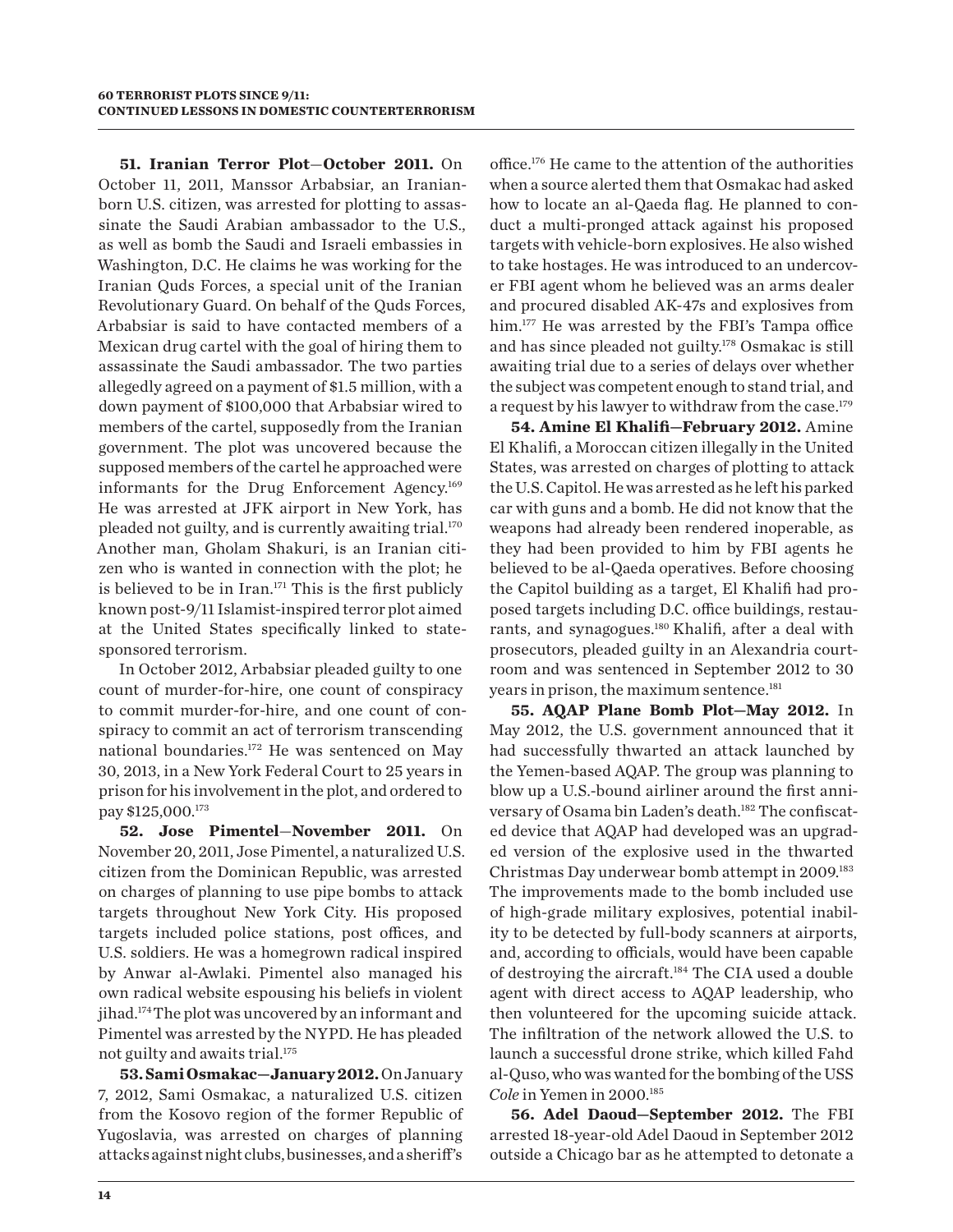car bomb. The FBI and other government agencies had been monitoring Daoud for several months and stated that the public had not been in any immediate danger.186 Undercover agents were able to complete a sting operation that involved providing fake explosives to Daoud for his attack. Prosecutors claim his ultimate goal was to wage "violent Jihad" against the U.S and that he believed the U.S. was at war with Muslims.<sup>187</sup> Daoud has pleaded "not guilty" in his October 11 hearing and is disputing the charges.188 He faces the possibility of life in prison if found guilty of conspiracy to use a weapon of mass destruction. Daoud is currently awaiting trial.

**57. Quazi Mohammad Rezwanul Ahsan Nafis—October 2012.** According to reports by the FBI, 21-year-old Bangladeshi citizen Quazi Mohammad Rezwanul Ahsan Nafis came to the U.S. in January 2012 on a student visa with the explicit goal of carrying out a terrorist attack on U.S. soil.<sup>189</sup> Upon arriving, Nafis actively sought out al-Qaeda contacts within the U.S. to assist him in carrying out an attack. One of the individuals Nafis sought to recruit for his terrorist cell turned out to be an FBI informant. Federal authorities arrested Nafis outside the Federal Reserve Bank in Lower Manhattan as he attempted to detonate a van he believed to be carrying a 1,000-pound bomb. The explosives had been rendered inoperable by the FBI and the public was not in any immediate danger.<sup>190</sup>

In a plea deal reached with federal prosecutors, the car bomber pleaded guilty on February 7, 2013, to attempting to use a weapon of mass destruction.<sup>191</sup> Nafis faces at least 30 years in prison, with a sentencing hearing set for August 9, 2013.192

**58. Qazi Brothers' Plot—November 2012.** On November 29, 2012, brothers Raees Alam Qazi and Sheheryar Alam Qazi were arrested and charged with conspiring to detonate a weapon of mass destruction and providing material support to terrorists. Both brothers are naturalized U.S. citizens who were born in Pakistan and are residents of Oakland Park, Florida.193 In November 2012, Raees Qazi travelled to New York to consider potential terror targets including Times Square, Wall Street, and Broadway theaters. His plan was to carry out either a suicide attack or a bombing by a remote control device.194 While Raees Qazi intended to carry out the attack himself, his brother was aware of his plans and provided funding and support for the operation.195 In a detention hearing on December 18, 2012,

it was revealed that the men sought to avenge the deaths of those killed in U.S. military drone strikes in Afghanistan.

Both brothers have pleaded not guilty and have been denied bail.196 Sheheryar may be sentenced to up to 15 years in prison, while Raees faces up to life in prison for conspiracy to detonate a weapon of mass destruction.197 A trial date is still pending.198

**59. Dzhokhar and Tamerlan Tsarnaev— April 2013.** Tamerlan Tsarnaev, 26, and Dzhokhar Tsarnaev, 19, calmly walked through the crowd of spectators at the annual Boston Marathon on the afternoon of April 15, 2013. The brothers placed two backpacks near the finish line of the race on Boylston Street, each containing homemade pressure-cooker bombs. The bombs detonated approximately 10 seconds apart, killing three people and wounding and maiming 245 bystanders.199 In the investigation that followed, police linked the Tsarnaev brothers to the murder of an MIT police officer, Sean Collier, who was shot and killed on the school's campus in Cambridge several days after the bombing.200

After the murder of the MIT officer, the brothers exchanged gunfire with law enforcement officials and threw explosives at police vehicles. Tamerlan was killed by authorities during the confrontation, and purportedly run over by Dzhokhar, who managed to escape.<sup>201</sup> After another confrontation with police, Dzhokhar, although severely wounded, was captured alive by authorities and transferred to a nearby hospital.

Dzhokhar, who is a naturalized American citizen, was charged with use of a weapon of mass destruction and malicious destruction of property resulting in death. He could face the death penalty.202 The motivation for the attack, according to Dzhokhar, was retaliation for U.S. wars in Muslim lands.<sup>203</sup> In June, Dzhokhar was indicted by a federal grand jury on 30 charges, including his alleged use of weapons of mass destruction and for his involvement in the murder of Sean Collier.204 In July, Dzhokhar pleaded not guilty to terrorism charges.

**60. Chiheb Esseghaier and Raed Jaser— April 2013.** Chiheb Esseghaier and Raed Jaser were arrested in April 2013 for attempting to carry out an attack on a Via Railway train travelling from Canada to the U.S. The attack, authorities claimed, was supported by an al-Qaeda element in Iran, although there is currently no evidence that it was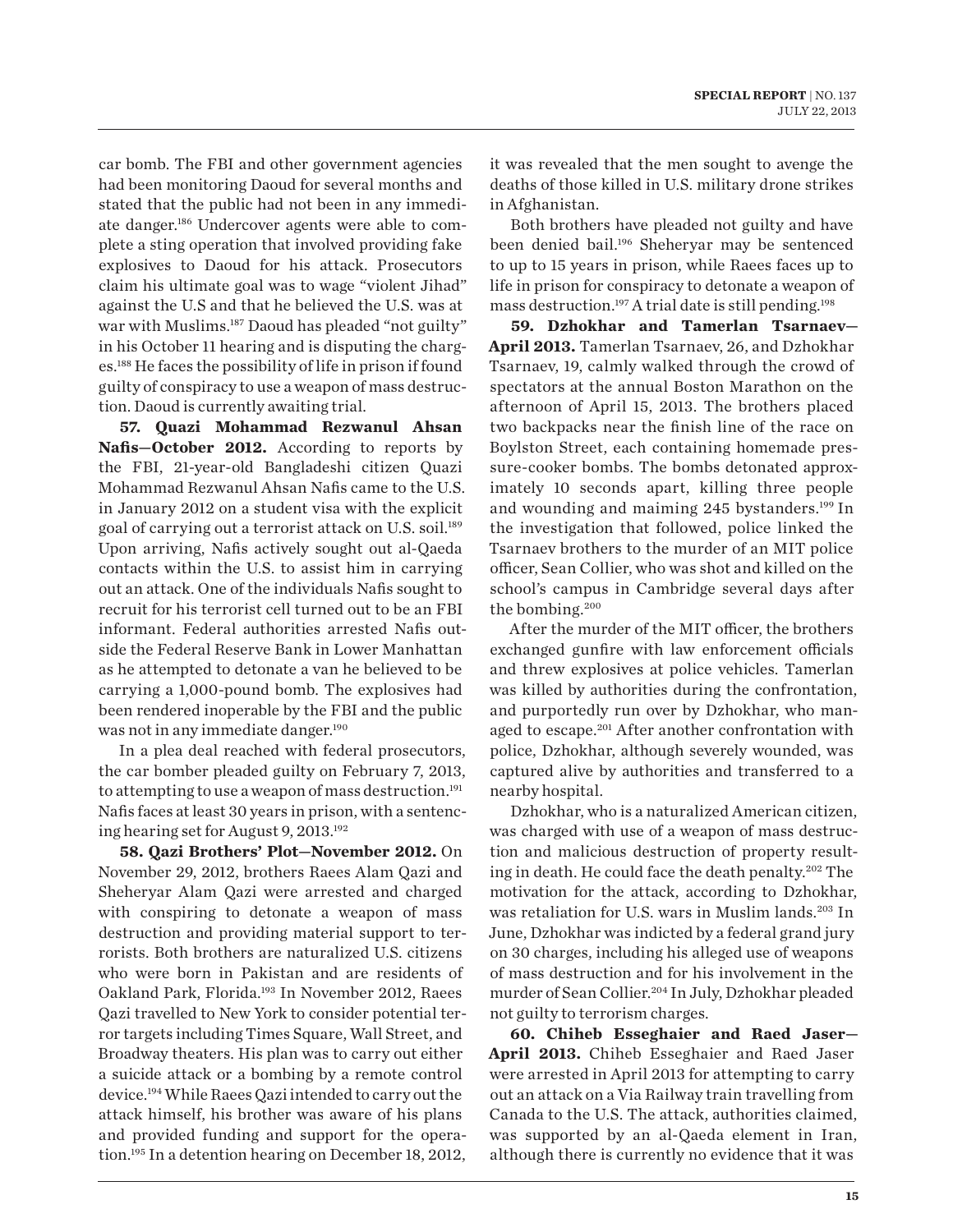

state-sponsored.<sup>205</sup> The exact route of the targeted train has not been identified, and Iranian authorities vehemently deny that al-Qaeda is operating within Iranian borders.

Esseghaier and Jaser have been charged in Canada with conspiracy to commit murder for the benefit of a terrorist group, participating in a terrorist group, and conspiring to interfere with transportation facilities for the benefit of a terrorist group. Esseghaier has also been charged with participating in a terrorist group, and both men face up to life in prison.206 The two men are awaiting trial. Chiheb Esseghaier wants to represent himself, basing his defense on the Quran instead of on the Canadian criminal code, which has caused delays in the proceedings.207

## **Strengthening the Domestic Counterterrorism Enterprise**

Three months after the attack at the Boston Marathon, the pendulum of awareness of the terrorist threat has already begun to swing back, just as it did after 9/11. Due to the resilience of the nation and its people, for most, life has returned to business as usual. The threat of terrorism against the United States, however, remains.

Expecting to stop each and every threat that reaches a country's borders is unreasonable, particularly in a free society committed to individual liberty. Nevertheless, there are important steps that America's leaders can take to strengthen the U.S. domestic counterterrorism enterprise and continue to make the U.S. a harder target. Congress and the Administration should:

- **Ensure a proactive approach to preventing terrorist attacks.** Despite the persistent threat of terrorism, the Obama Administration continues to focus on reactive policies and prosecuting terrorists rather than on proactive efforts to enhance intelligence tools and thwart terrorist attempts. This strategy fails to recognize the pervasive nature of the threat posed by terrorist groups such as al-Qaeda and homegrown extremism. The Administration, and the nation as a whole, should continue to keep in place a robust, enduring, and proactive counterterrorism framework in order to identify and thwart terrorist threats long before the public is in danger.
- **Maintain essential counterterrorism tools.** Support for important investigative tools such as the PATRIOT Act is essential to maintaining the security of the U.S. and combating terrorist threats. Key provisions within the act, such as the roving surveillance authority and business records provision, have proved essential for thwarting terror plots, yet they require frequent reauthorization. In order to ensure that law enforcement and intelligence authorities have the essential counterterrorism tools they need, Congress should seek permanent authorization of the three sun setting provisions within the PATRIOT Act.<sup>208</sup> Furthermore, legitimate government surveillance programs are also a vital component of U.S. national security, and should be allowed to continue. Indeed, in testimony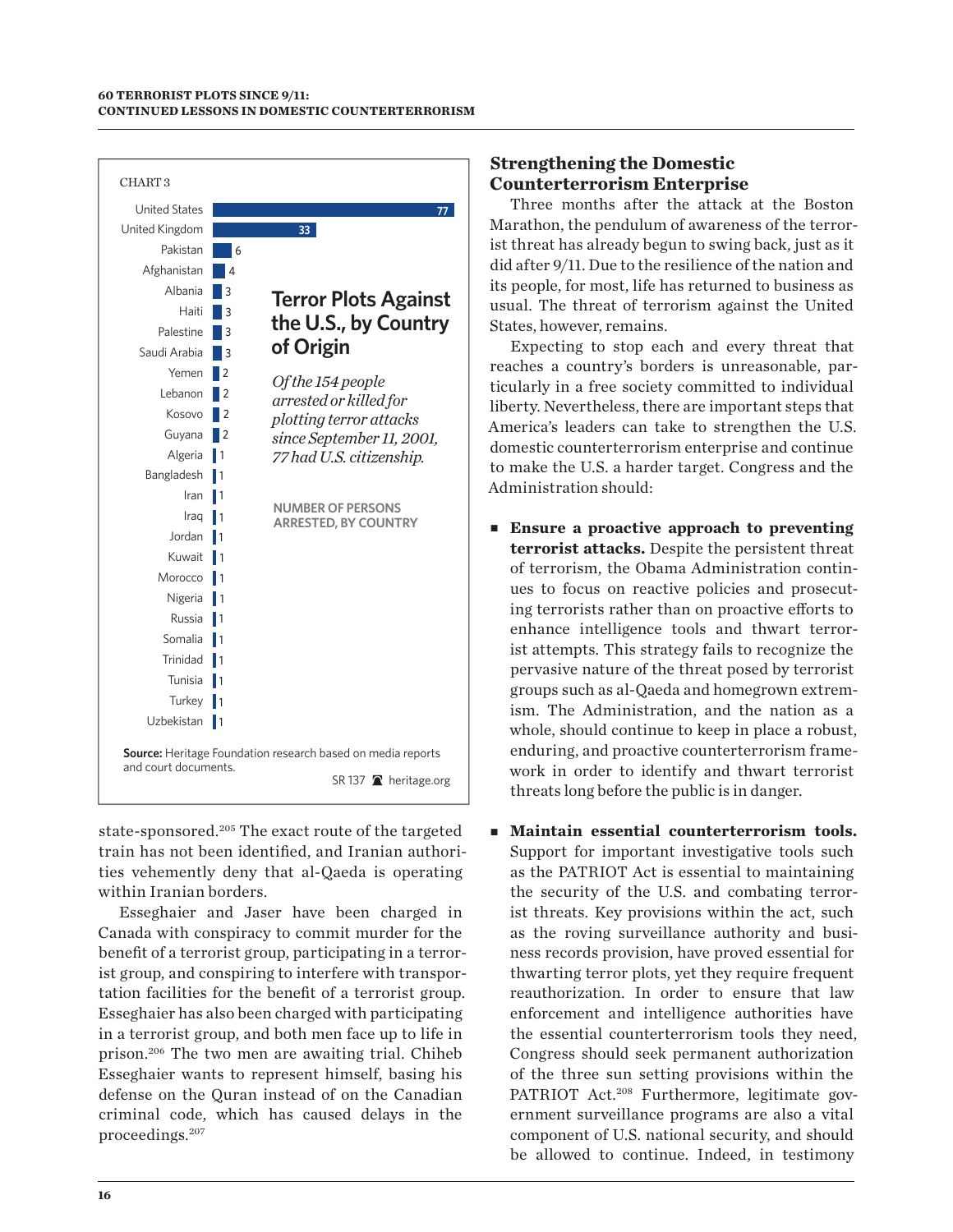before the house, General Keith Alexander, the director of the National Security Agency (NSA), revealed that more than 50 incidents of potential terrorism at home and abroad were stopped by the set of NSA surveillance programs that have recently come under scrutiny. That said, the need for effective counterterrorism operations does not relieve the government of its obligation to follow the law and respect individual privacy and liberty. In the American system, the government must do both equally well.

- **Break** down the silos of information. Washington should emphasize continued cooperation and information sharing among federal, state, and local law enforcement agencies to prevent terrorists from slipping through the cracks between the various jurisdictions. In particular, the FBI should make a more concerted effort to share information more broadly with state and local law enforcement. State and local law enforcement agencies are the front lines of the U.S. national security strategy. As a result, local authorities are able to recognize potential danger and identify patterns that the federal authorities may miss. They also take the lead in community outreach, which is crucial to identifying and stopping "lone wolf" actors and other homegrown extremists. Federal law enforcement, on the other hand, is not designed to fight against this kind of threat; it is built to battle cells, groups, and organizations, not individuals.
- **Streamline the domestic counterterrorism system.** The domestic counterterrorism enterprise should base future improvements on the reality that governments at all levels are fiscally in crisis. Rather than add additional components to the system, law enforcement officials should streamline the domestic counterterrorism enterprise by improving current capabilities, leveraging state and local law enforcement resources and authorities, and, in some cases, reducing components where the terrorist threat is not high and the financial support is too thin or could be allocated more effectively. For example, the Department of Homeland Security should dramatically reduce the number of fusion centers, many of which exist in low-risk areas or areas where similar capabilities exist. An easy way to reduce the number of

fusion centers is to eliminate funding to those that are located outside the 31 urban areas designated as the highest risk*.*

■ **Fully implement a strategy to counter violent extremism.** Countering violent extremism is an important complementary effort to an effective counterterrorism strategy. In August 2011, the U.S. government released a strategic plan called "Empowering Local Partners to Prevent Violent Extremism in the United States."209 The plan focuses on outlining how federal agencies can assist local officials, groups, and private organizations in preventing violent extremism. It includes strengthening law enforcement cooperation and helping communities understand how to counter extremist propaganda (particularly online). Sadly, this plan is not a true strategy. It fails to assign responsibilities and does not direct action or resource investments. More direction and leadership must be applied to transform a laundry list of good ideas into an effective program to support communities in protecting and strengthening civil society.

## **Vigilance Is Not Optional**

In a political environment of sequestration on the one hand and privacy concerns on the other, there are those on both sides of the aisle who argue that counterterrorism spending should be cut and U.S. intelligence agencies reigned in. As the above list indicates however, the long war on terrorism is far from over. Most disturbingly, an increasing number of Islamist-inspired terrorist attacks are originating within America's borders. The rise of homegrown extremism is the next front in the fight against terrorism and should be taken seriously by the Administration.

While there has not been another successful attack on the homeland on the scale of 9/11, the bombings in Boston reminded the country that the threat of terrorism is real and that continued vigilance is critical to keeping America safe. Congress and the Administration must continue to upgrade and improve the counterterrorism capabilities of law enforcement and intelligence agencies as well exercise proper oversight of these capabilities. The American people are resilient, but the lesson of Boston is that the government can and should do more to prevent future terror attacks.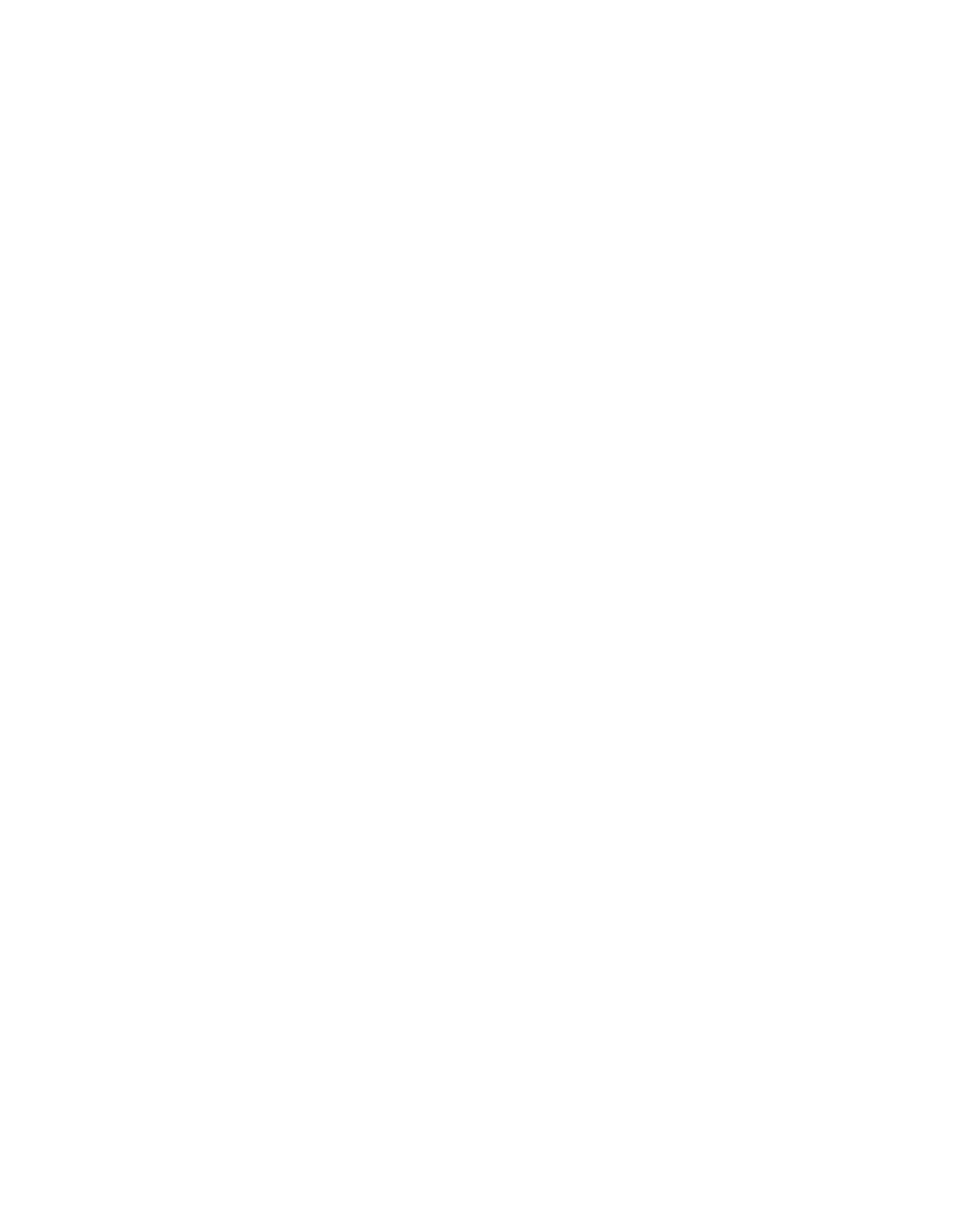# Endnotes

- 1. The Heritage Foundation has previously cited the Los Angeles airport ticket-counter shooting in 2002 as a successful terrorist attack. Due to the fact that there remains very little information about the motivations of the perpetrator of this attack, Heritage has decided not to include this incident in this report.
- 2. This *Special Report* uses a definition of homegrown terrorism also used by the Congressional Research Service: "'homegrown' or 'domestic' describe terrorist activity or plots perpetrated within the United States or abroad by American citizens, legal permanent residents, or visitors radicalized largely within the United States."
- 3. Pam Belluck, "Crew Grabs Man; Explosive Feared," *The New York Times*, December 23, 2001, http://www.nytimes.com/2001/12/23/us/crewgrabs-man-explosive-feared.html (accessed May 5, 2011).
- 4. Fergal Parkinson, "'Shoe Bomber' Defiant After Life Sentence," BBC, January 31, 2003, http://news.bbc.co.uk/2/hi/americas/2712445.stm (accessed May 10, 2011), and Maria Ressa, "Sources: Reid Is Al Qaeda Operative," CNN, December 6, 2003, http://www.cnn.com/2003/ WORLD/asiapcf/southeast/01/30/reid.alqaeda (accessed May 5, 2011).
- 5. "Shoebomb Plotter Given 13 Years," BBC News, April 22, 2005, http://news.bbc.co.uk/2/hi/uk\_news/4474307.stm (accessed September 1, 2011).
- 6. *Jose Padilla v. C. T. Hanft,* U.S.N. Commander, Consolidated Naval Brig., United States Court of Appeals for the Fourth Circuit, No. 05-6396, September 9, 2005, http://fl1.findlaw.com/news.findlaw.com/hdocs/docs/padilla/padhnft90905opn4th.pdf (accessed May 5, 2011).
- 7. "Profile: Jose Padilla," BBC, August 16, 2007, http://news.bbc.co.uk/2/hi/americas/2037444.stm (accessed May 5, 2011).
- 8. *Rumsfeld v. Padilla*, 542 U.S. 426 (2004)*.*
- 9. Kirk Semple, "Padilla Gets 17 Years in Conspiracy Case," *The New York Times*, January 23, 2008, http://www.nytimes.com/2008/01/23/ us/23padilla.html (accessed May 5, 2011).
- 10. Nathan Koppel, "Appellate Court Rules Jose Padilla's Terrorist Sentence Too Lenient," *The Wall Street Journal*, September 19, 2011, http://blogs. wsj.com/law/2011/09/19/appellate-court-rules-jose-padillas-terrorist-sentence-too-lenient/ (accessed April 17, 2012).
- 11. Paula McMahon, "Broward Terror Plotter's Resentencing Date Delayed Again," *Sun Sentinel,* March 1, 2013, http://articles.sun-sentinel. com/2013-03-01/news/fl-jose-padilla-sentencing-delayed-20130301\_1\_terrorism-plotter-jose-padilla-punitive-term (accessed June 7, 2013).
- 12. Peter James Spielmann, "ACLU Seeks OAS Probe of Padilla Case," Associated Press, December 11, 2012, http://www.washingtontimes.com/ news/2012/dec/11/aclu-seeks-oas-probe-padilla-case/?page=all (accessed July 3, 2013).
- 13. Michael Powell, "No Choice But Guilty," *The Washington Post*, July 23, 2008.
- 14. Roya Aziz and Monica Lam, "Profiles: The Lackawanna Cell," PBS *Frontline*, October 16, 2003, http://www.pbs.org/wgbh/pages/frontline/ shows/sleeper/inside/profiles.html (accessed May 5, 2011).
- 15. Lou Michel, "U.S. Gives Half of the Lackawanna Six a Fresh Start," *The Buffalo News*, August 20, 2010, http://www.buffalonews.com/incoming/ article159216.ece (accessed September 2, 2011).
- 16. "Lackawanna Six: Ten Years Later," WGRZ TV, video, September 14, 2012, http://www.wgrz.com/news/article/181654/1/Lackawanna-Six-Ten-Years-Later (accessed June 7, 2013).
- 17. United Press International, Inc., "Feds: Yemen Holds Lackawanna Six Suspect," January 21, 2010, http://www.upi.com/Top\_News/ US/2010/01/21/ Feds-Yemen-holds-Lackawanna-Six-suspect/UPI-30701264128869/ (accessed May 5, 2011).
- 18. "Pakistani on US al-Qaeda Charge," BBC, August 8, 2003, http://news.bbc.co.uk/2/hi/south\_asia/3136547.stm (accessed April 17, 2012), and Julia Preston, "Man Helped Qaeda Figure, Jury Here Finds," *The New York Times*, November 24, 2005, http://www.nytimes.com/2005/11/24/ nyregion/24terror.html (accessed April 17, 2012).
- 19. Idress Bakhtiar, "Saifullah Paracha's Continued Detention at Gitmo a Mystery," Dawn.com, June 23, 2011, http://dawn.com/2011/06/23/ secret-us-cables-accessed-by-dawn-through-wikileaks-saifullah-parachas-continued-detention-at-gitmo-a-mystery/ (accessed April 14, 2012).
- 20. Eric Lichtblau and Monica Davey, "Threats and Responses: Terror; Suspect in Plot on Bridge Drew Interest Earlier," *The New York Times*, June 21, 2003, http://www.nytimes.com/2003/06/21/us/threats-and-responses-terror-suspect-in-plot-on-bridge-drew-interest-earlier.html (accessed May 5, 2011).
- 21. Eric Lichtblau, "Trucker Sentenced to 20 Years in Plot Against Brooklyn Bridge," *The New York Times*, October 29, 2003, http://www.nytimes. com/2003/10/29/us/trucker-sentenced-to-20-years-in-plot-against-brooklyn-bridge.html (accessed May 5, 2011).
- 22. Ibid.
- 23. "Student Convicted in Plot to Assassinate President Bush," Fox News, November 23, 2005, http://www.foxnews.com/ story/0,2933,176409,00.html (accessed April 17, 2012).
- 24. "American Al-Qaeda Gets Life in Prison for Bush Plot," Agence France-Presse, July 27, 2009, http://www.google.com/hostednews/afp/article/ ALeqM5gvn6aq8ZB9yWuVbhKuVtqsFSsRwQ (accessed April 13, 2012).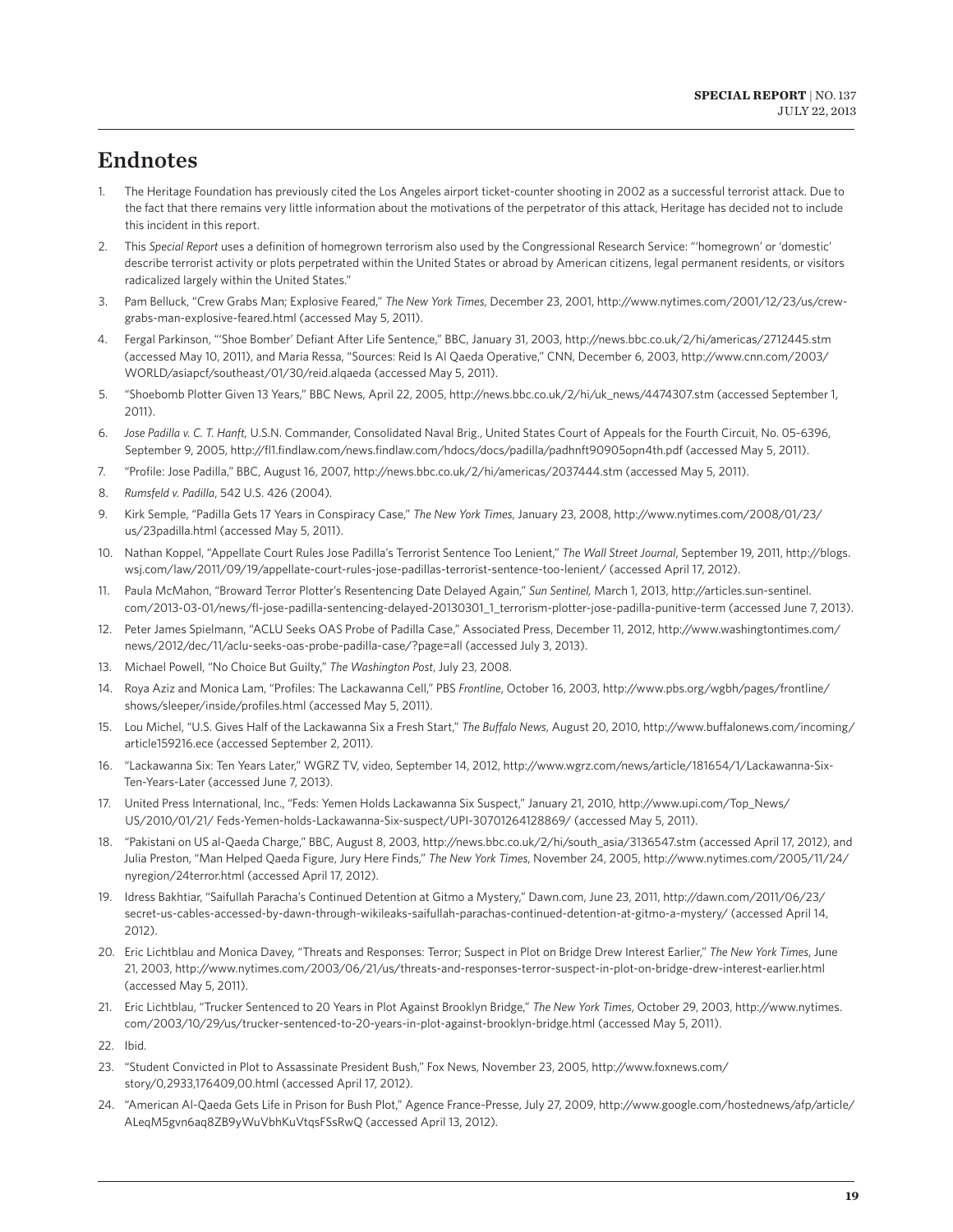#### **60 TERRORIST PLOTS SINCE 9/11: CONTINUED LESSONS IN DOMESTIC COUNTERTERRORISM**

- 25. Jerry Markon and Mary Beth Sheridan, "Indictment Expands 'Va. Jihad' Charges," *The Washington Post*, September 26, 2003, http://www. washingtonpost.com/wp-dyn/articles/A2730-2003Sep25.html (accessed May 5, 2011).
- 26. Jerry Markon, "Teacher Sentenced for Aiding Terrorists," *The Washington Post*, August 26, 2006, http://www.washingtonpost.com/wp-dyn/ content/article/2006/08/25/AR2006082500460.html (accessed May 5, 2011).
- 27. Markon and Sheridan, "Indictment Expands 'Va. Jihad' Charges," and News release, "'Virginia Jihad' Member Sentenced to 121 Months in Prison," U.S. Attorney's Office, Eastern District of Virginia, July 24, 2007, http://www.justice.gov/usao/vae/Pressreleases/07-JulyPDFArch ive/07/20070724benkahlanr.html (accessed May 5, 2011). Royer was sentenced to 20 years in prison, al-Hamdi to 15 years, Kwon to 11.5 years, Hasan to 11.5 years, Aatique to 10 years and two months, and Surratt to three years and 10 months. Khan was sentenced to life in prison, Chapman to 65 years, and Abdur-Raheem to 52 months.
- 28. News release, "Randall Todd Royer and Ibrahim Ahmed al-Hamdi Sentenced for Participation in Virginia Jihad Network," U.S. Department of Justice, April 9, 2004, http://www.justice.gov/opa/pr/2004/April/04\_crm\_225.htm (accessed May 5, 2011).
- 29. News release, "Ohio Man Pleads Guilty to Conspiracy to Provide Material Support to Terrorists," U.S. Department of Justice, July 31, 2007, http://www.justice.gov/opa/pr/2007/July/07\_nsd\_568.html (accessed May 5, 2011).
- 30. Andrew Welsh-Huggins, "Ohio Mall Terrorism Defendant Deported to Somalia," Associated Press, November 19, 2012, http://bigstory.ap.org/ article/ohio-mall-terrorism-defendant-deported-somalia (accessed June 7, 2013).
- 31. "Bomb Scare Has Echoes of Earlier Plots," *CNN*, June 30, 2007, http://edition2.cnn.com/2007/WORLD/europe/06/29/uk.plots/index.html (accessed May 5, 2011).
- 32. "Al-Qaeda Plotter Jailed for Life," BBC, November 7, 2006, http://news.bbc.co.uk/2/hi/uk\_news/6123236.stm (accessed May 5, 2011).
- 33. "'Dirty Bomb' Man's Sentence Cut," BBC, April 16, 2007, http://news.bbc.co.uk/2/hi/uk\_news/6661371.stm (accessed April 19, 2010).
- 34. "Al-Qaeda Bomb Plot Commander's Team Follow Him to Prison," *The Sunday Times*, June 16, 2007, http://www.timesonline.co.uk/tol/news/ uk/crime/article1940271.ece (accessed May 5, 2011).
- 35. News release, "Shahawar Matin Siraj Convicted of Conspiring to Place Explosives at the 34th Street Subway Station," U.S. Attorney's Office Eastern District of New York, May 24, 2006, http://www.usdoj.gov/usao/nye/pr/2006/2006may24.html (accessed May 5, 2011).
- 36. Ibid.
- 37. "Potential 'Lone Wolf' Attackers Concern Police," Associated Press, August 9, 2005, http://www.msnbc.msn.com/id/8888865/ns/us\_newssecurity/t/potential-lone-wolf-attackers-concern-police/ (accessed May 10, 2011)*.*
- 38. Jarrett Murphy, "2 Men Snared in Missile Sting: Mosque Leaders Charged with Trying to Buy Missile from Government Informer," CBS News, August 5, 2004, http://www.cbsnews.com/stories/2004/08/05/terror/main634339.shtml (accessed May 5, 2011).
- 39. *United States of America v. Yassin Muhiddin Aref and Muhammed Mosharref Hossain*, United States District Court for the Northern District of New York, August 5, 2004, http://fl1.findlaw.com/news.findlaw.com/cnn/docs/albany/usaref80504cmp.pdf (accessed May 10, 2011).
- 40. Adam Liptak, "Spying Program May Be Tested by Terror Case," *The New York Times*, August 26, 2007, http://www.nytimes.com/2007/08/26/ us/26wiretap.html (accessed May 5, 2011).
- 41. News release, "Hamid Hayat Sentenced to 24 Years in Connection with Terrorism Charges," U.S. Department of Justice, September 10, 2007, http://justice.gov/opa/pr/2007/September/07\_nsd\_700.html (accessed May 5, 2011).
- 42. *U.S. v. Hamid Hayat and Umer Hayat*, criminal complaint, FindLaw, June 7, 2005, http://news.findlaw.com/cnn/docs/terrorism/ushayat607056. html (accessed September 1, 2011).
- 43. Carolyn Marshall, "24-Year Term for Californian in Terrorism Training Case," *The New York Times*, September 11, 2007, http://www.nytimes. com/2007/09/11/us/11lodi.html (accessed May 5, 2011).
- 44. Sam Stanton, Denny Walsh, and Stephen Magagnini, "Divided Appellate Panel Upholds Terrorist Conviction of Lodi's Hamid Hayat," *The Sacramento Bee*, March 14, 2013, http://www.sacbee.com/2013/03/13/5260764/divided-appellate-panel-upholds.html (accessed June 7, 2013).
- 45. "Four Charged with Hatching Prison Terror Plot: California Inmates Allegedly Created Extremist Muslim Gang Behind Bars," MSNBC, August 31, 2005, http://www.msnbc.msn.com/id/9148467 (accessed May 5, 2011).
- 46. Rachanee Srisavasdi, "Man Sentenced for Role in Plot to Kill Jews, Attack Military Bases," *The Orange County Register*, August 17, 2009, http://www.ocregister.com/news/samana-168436-months-carney.html (accessed May 5, 2011).
- 47. "U.S. Man Sentenced to 30 Years in Plot to Blow Up Pipelines," *International Herald Tribune*, November 6, 2007.
- 48. Jeremy Grad, "Reynolds Gets 30 Years in Terror Plot," *Times Leader* (Wilkes–Barre, PA), November 7, 2007.
- 49. "U.S. Man Sentenced to 30 Years," *International Herald Tribune.*
- 50. Grad, "Reynolds Gets 30 Years in Terror Plot."
- 51. "U.S. Man Sentenced to 30 Years," *International Herald Tribune.*
- 52. *United States of America v. Mohammad Zaki Amawi, Marwan Othman El-Hindi, and Zand Wassim Mazloum*, The United States District Court for the Northern District of Ohio, Western Division, February 16, 2006, http://www.justice.gov/opa/documents/indictment\_22006.pdf (accessed September 1, 2011).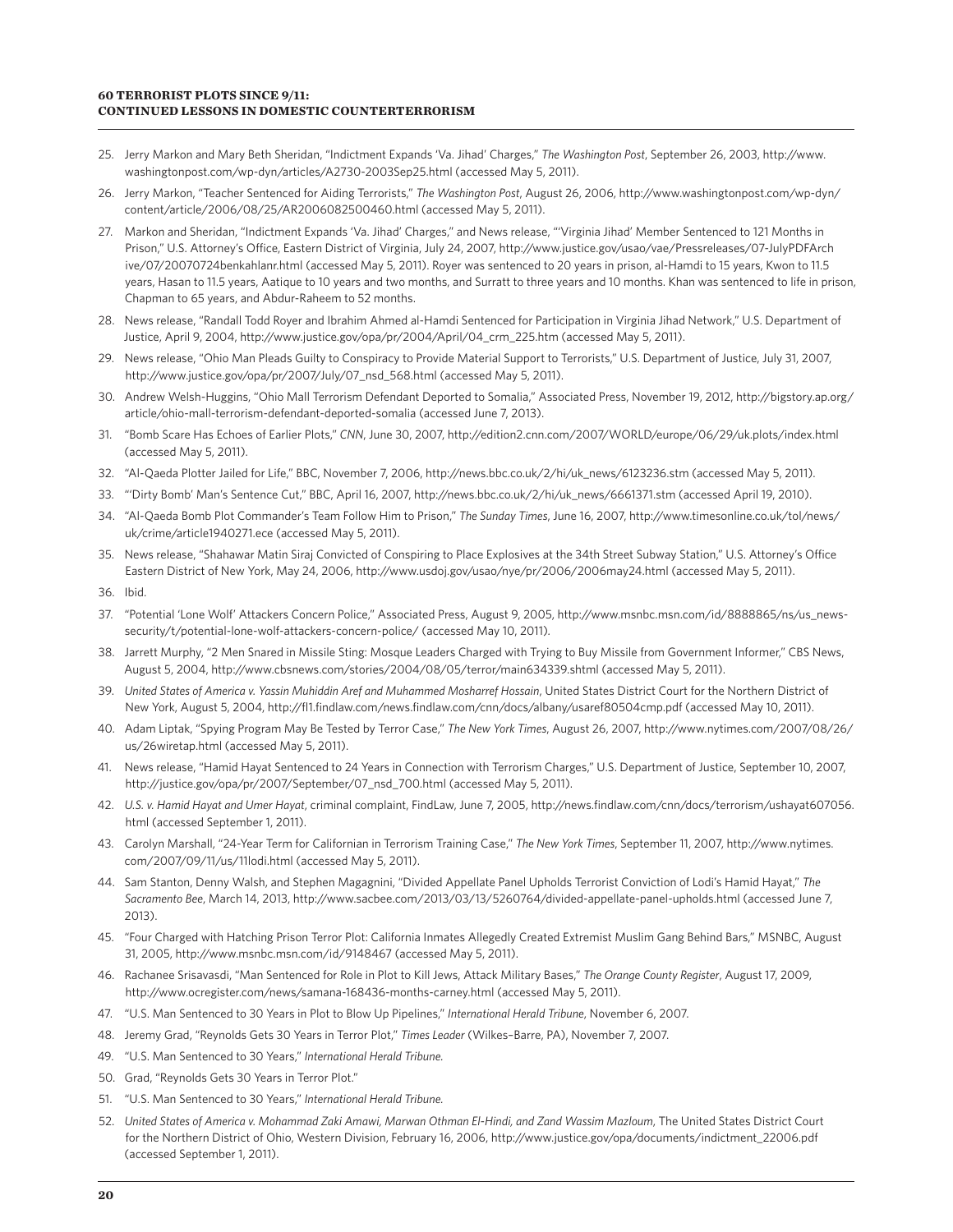- 54. Grand jury indictment for *United States v. Mohammed Zaki Amawi et al.*, January 19, 2007, http://www.justice.gov/opa/documents/ indictment 22006.pdf (accessed May 10, 2011).
- 55. Mike Wilkinson and Christina Hall, "3 Charged in Terror Plot; Local Suspects Planned Attacks in Iraq, U.S. Says," *Toledo Blade*, February 22, 2006.
- 56. News release, "Three Sentenced for Conspiring to Commit Terrorist Acts Against Americans Overseas," U.S. Department of Justice, October 22, 2009, http://www.nefafoundation.org/miscellaneous/US\_v\_Amawi\_dojprsent.pdf (accessed May 5, 2011).
- 57. "Attempted Murder Charges in UNC Hit-and-Run," ABC Local News, March 4, 2006, http://abclocal.go.com/wtvd/story?section=news/ local&id=3960899 (accessed June 11, 2013).
- 58. "State of North Carolina v. Taheri-Azar, Mohammed Reza," *The Investigative Project on Terrorism*, http://www.investigativeproject.org/case/176 (accessed June 11, 2013).
- 59. "Trial Looms for U.S. Suspect in Alleged Jihad Plot," Associated Press, May 31, 2009, http://www.foxnews.com/story/0,2933,523578,00.html (accessed May 5, 2011).
- 60. Bill Rankin, "Atlanta Terrorism Suspect Seeks to Represent Himself," *The Atlanta Journal–Constitution*, March 3, 2009, http://www.ajc.com/ services/content/metro/atlanta/stories/2009/03/03/terrorism\_suspect.html (accessed May 5, 2011).
- 61. Bill Rankin, "Ex-Tech Student Found Guilty on Terrorism Charge," *The Atlanta Journal–Constitution*, June 10, 2009, http://www.ajc.com/metro/ content/metro/stories/2009/06/10/terrorism\_trial\_tech.html (accessed May 5, 2011).
- 62. News release, "Ehsanul Islam Sadequee Receives 17 Years in Prison; Co-Defendant Syed Haris Ahmed Receives 13 Years," U.S. Department of Justice, December 14, 2009, http://www.nefafoundation.org/miscellaneous/US\_v\_HarisAhmed\_dojprsentencing.pdf (accessed May 5, 2011).
- 63. "Indictment: Suspects Wanted to 'Kill All the Devils We Can,'" CNN, June 24, 2006, http://www.cnn.com/2006/US/06/23/miami.raids/ index.html (accessed May 5, 2011).
- 64. Peter Whoriskey, "Man Acquitted in Terror Case Faces Deportation," *The Washington Post*, March 2, 2008, http://www.washingtonpost.com/ wp-dyn/content/article/2008/03/01/AR2008030101566.html (accessed May 10, 2011).
- 65. Julienne Gage, "2nd Mistrial in 'Liberty City 7' Case," *The Washington Post*, April 17, 2008, http://www.washingtonpost.com/wp-dyn/content/ article/2008/04/16/AR2008041603607.html (accessed May 5, 2011).
- 66. "Sears Tower Bomb Plot Leader Narseal Batiste Jailed," BBC, November 20, 2009, http://news.bbc.co.uk/2/hi/8371671.stm (accessed May 5, 2011).
- 67. "FBI Busts 'Real Deal' Terror Plot Aimed at NYC–NJ Underground Transit Link," Fox News, July 7, 2006, http://www.foxnews.com/ story/0,2933,202518,00.html (accessed May 5, 2011).
- 68. Alison Gendar and Bill Hutchinson, "Assem Hammoud, Suspect in Alleged New York Tunnels Plot, Released on Bail in Lebanon," *The Daily News* (New York), March 17, 2009, http://www.nydailynews.com/news/us\_world/2009/03/17/2009-03-17\_assem\_hammoud\_suspect\_in\_ alleged\_new\_yor.html (accessed May 5, 2011).
- 69. "Lebanon: 2-Year Sentence in Plot to Blow Up Hudson River Tunnels," *The New York Times,* February 17, 2012, http://www.nytimes. com/2012/02/18/world/middleeast/lebanon-2-year-sentence-in-plot-to-blow-up-hudson-river-tunnels.html (accessed April 12, 2012).
- 70. Rachel Martin, "U.S. Uncovers 'Advanced' Bomb Plot; U.S. Targeted," NPR, August 10, 2006, http://www.npr.org/templates/story/story. php?storyId=5632570 (accessed May 5, 2011).
- 71. "U.S. Bomb Suspects 'Radicalised Quickly,'" *The Age* (Melbourne, Australia), January 25, 2007, http://www.theage.com.au/news/World/UKbomb-suspects-radicalised-quickly/2007/01/25/1169594404433.html (accessed May 5, 2011).
- 72. "3 Accused U.K. Airline 'Liquid Bomb' Plotters Found Guilty," Associated Press, September 8, 2008, http://www.foxnews.com/ story/0,2933,418643,00.html (accessed May 5, 2011).
- 73. Ibid.
- 74. Liza Porteus, "Feds Arrest Man They Say Planned to Detonate Grenades in Illinois Shopping Mall," Fox News, December 9, 2006, http://www. foxnews.com/story/0,2933,235518,00.html (accessed May 5, 2011).
- 75. "35-Year Sentence for Mall Grenade Plotter," CBS News, September 30, 2008, http://www.cbsnews.com/stories/2008/09/30/national/ main4490504.shtml (accessed May 5, 2011).
- 76. Ibid.
- 77. "Top 9/11 Suspects to Plead Guilty," BBC, December 8, 2008, http://news.bbc.co.uk/2/hi/7770856.stm (accessed May 5, 2011).
- 78. "Look in the Mirror," *The Washington Post*, December 13, 2010, http://www.washingtonpost.com/wp-dyn/content/article/2010/12/12/ AR2010121203421.html (accessed May 5, 2011).
- 79. Jason Ryan and Huma Khan, "In Reversal, Obama Orders Guantanamo Military Trial for 9/11 Mastermind Khalid Sheikh Mohammed," ABC News, April 4, 2011, http://abcnews.go.com/Politics/911-mastermind-khalid-sheikh-mohammed-military-commission/story?id=13291750 (accessed May 10, 2011).

<sup>53.</sup> Ibid.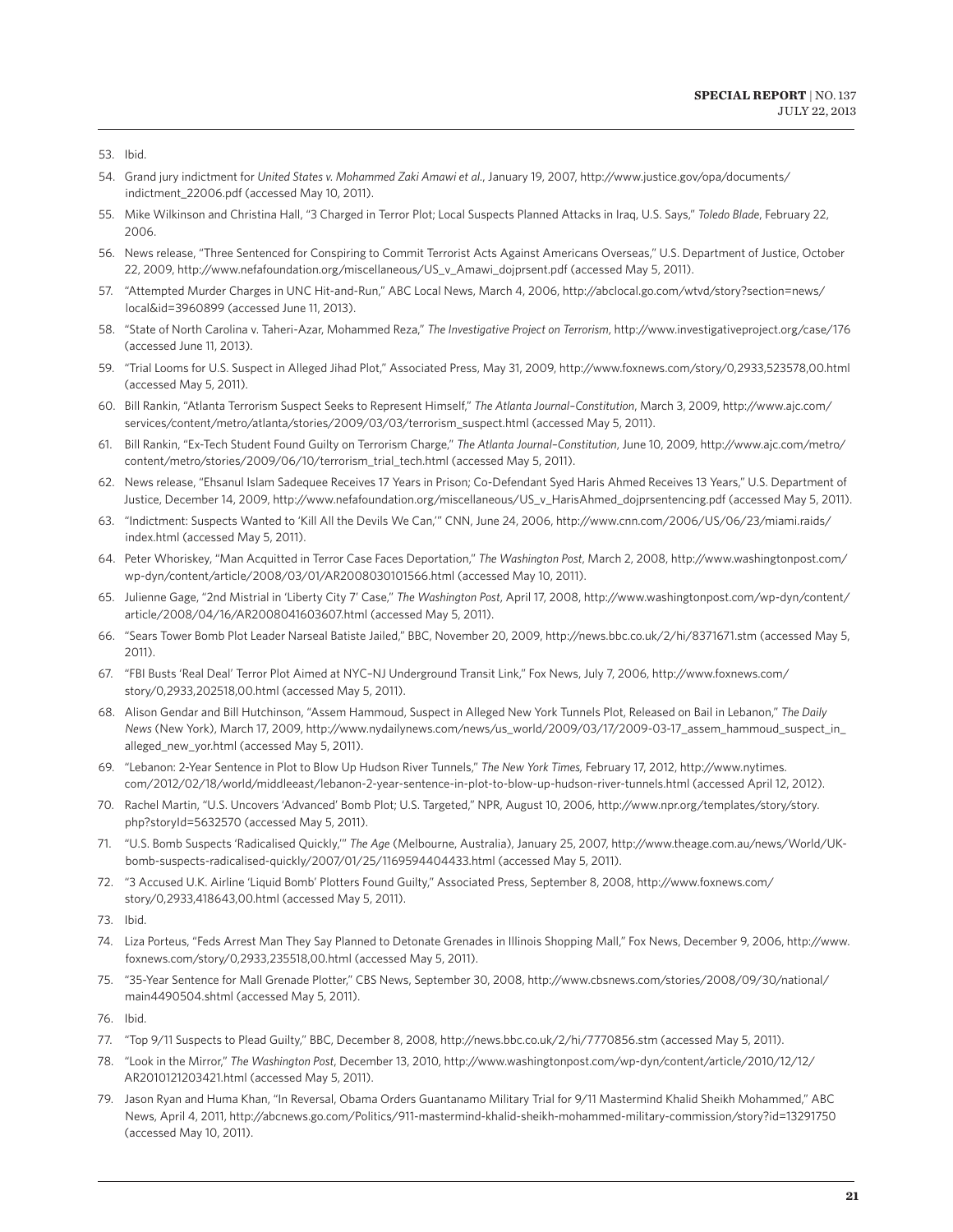#### **60 TERRORIST PLOTS SINCE 9/11: CONTINUED LESSONS IN DOMESTIC COUNTERTERRORISM**

- 80. NewsCore, "Court Date Set for Khalid Sheikh Mohammed," myFox Houston, April 10, 2012, http://www.myfoxhouston.com/dpps/news/ khalid-sheikh-mohammed-court-date-dpgonc-20120410-fc\_19068360 (accessed April 17, 2012); Luis Martinez, "Pre-Trial Hearings for 9/11 Plotters End With Few Decisions," ABC News, October 20, 2012, http://abcnews.go.com/blogs/politics/2012/10/pre-trial-hearings-for-911 plotters-end-with-few-decisions/ (accessed June 10, 2013); and "Khalid Sheikh Mohammed 9/11 Hearing Delayed After Refusing to Respond to Judge's Questions," *New York Daily News*, January 28, 2013, http://www.nydailynews.com/news/world/khalid-sheikh-mohammed-9-11 hearing-delayed-article-1.1249689 (accessed June 10, 2013).
- 81. Dale Russakoff and Dan Eggen, "Six Charged in Plot to Attack Fort Dix," *The Washington Post,* May 9, 2007*,* http://www.washingtonpost.com/ wp-dyn/content/article/2007/05/08/AR2007050800465.html (accessed May 5, 2011).
- 82. Ibid.
- 83. News release, "Three Brothers Sentenced to Life Prison Terms for Conspiring to Kill U.S. Soldiers," April 28, 2009, http://www.justice.gov/opa/ pr/2009/April/09-nsd-401.html (accessed May 5, 2011), and "Judge Sentences Two More in Ft. Dix Conspiracy," *Los Angeles Times*, April 30, 2009, http://articles.latimes.com/2009/apr/30/nation/na-ftdix30 (accessed May 5, 2011).
- 84. Anthony Faiola and Steven Mufson, "N.Y. Airport Target of Plot, Officials Say," *The Washington Post*, June 3, 2007, http://www.washingtonpost. com/wp-dyn/content/article/2007/06/02/AR2007060200606.html (accessed May 5, 2011).
- 85. Ibid.; "JFK Terror Plot Foiled in Planning Stages," WNBC (New York), April 12, 2009; and "U.S.: 'Unthinkable' Terror Devastation Prevented," Associated Press, June 3, 2007, http://www.msnbc.msn.com/id/18999503 (accessed May 5, 2011).
- 86. News release, "Russell Defreitas Sentenced to Life in Prison for Conspiring to Commit Terrorist Attack at JFK Airport," U.S. Attorney's Office, Eastern District of New York, February 17, 2001, http://www.fbi.gov/newyork/press-releases/2011/russell-defreitas-sentenced-to-life-inprison-for-conspiring-to-commit-terrorist-attack-at-jfk-airport (accessed May 5, 2011).
- 87. News release, "Imam from Trinidad Convicted of Conspiracy to Launch Terrorist Attack at JFK Airport: Defendant Plotted to Explode Fuel Tanks and Pipeline at Airport," U.S. Attorney's Office, Eastern District of New York, May 26, 2011, http://www.justice.gov/usao/nye/ pr/2011/2011may26b.html (accessed September 2, 2011).
- 88. Nate Raymond, "Court Upholds Convictions of New York Airport Bomb Plotters," Reuters, May 31, 2013, http://www.reuters.com/ article/2013/05/31/us-usa-security-jfk-idUSBRE94U0XO20130531 (accessed June 10, 2013).
- 89. Lloyd de Vries, "Ex-Sailor Accused of Supporting Terrorism," CBS News, March 8, 2007, http://www.cbsnews.com/stories/2007/03/08/ terror/main2546508.shtml (accessed May 5, 2011); Mark Spencer, "Hassan Abu-Jihaad, Former U.S. Sailor Who Leaked Navy Secrets Sentenced to Ten Years," *Hartford Courant*, April 4, 2009; and "Kareem Ibrahim Sentenced to Life in Prison for Terror Plot to Firebomb JFK," *The Huffington Post*, January 14, 2012, http://www.huffingtonpost.com/2012/01/14/kareem-ibrahim-sentenced-to-life-for-jfk-terrorplot\_n\_1206388.html (accessed April 17, 2012).
- 90. "NY Appeals Court OKs Ex-Sailor's Terror Conviction," CBS New York, December 20, 2010, http://newyork.cbslocal.com/2010/12/20/nyappeals-court-oks-ex-sailors-terror-conviction (accessed September 2, 2011).
- 91. Robert Wielaard, "Court: UK Must Delay Extraditing Britons to US," Bloomberg Businessweek, July 8, 2010, http://www.businessweek.com/ ap/financialnews/D9GQSMO00.htm (accessed May 5, 2011).
- 92. News release, "Ohio Man Sentenced to 20 Years for Terrorism Conspiracy to Bomb Targets in Europe and the United States," Federal Bureau of Investigation, February 26, 2009, http://www.fbi.gov/cincinnati/press-releases/2009/ci022609.htm/ (accessed May 5, 2011).
- 93. Michael Powell, "U.S. Recruit Reveals How Qaeda Trains Foreigners," *The New York Times*, July 23, 2009, http://www.nytimes. com/2009/07/24/nyregion/24terror.html (accessed April 17, 2012).
- 94. Sebastian Rotella and Josh Meyer, "U.S.-Born Militant Who Fought for Al Qaeda Is in Custody," *Los Angeles Times*, July 23, 2009, http://articles.latimes.com/2009/jul/23/nation/na-american-jihad23 (accessed April 17, 2012).
- 95. "Al-Qaida Fighter Possible Witness at NYC Trial," NPR, April 13, 2012, http://www.npr.org/templates/story/story.php?storyId=150573613 (accessed April 13, 2012).
- 96. Jonathan Dienst, "FBI, NYPD Arrest 4 in Alleged Plot to Bomb NY Synagogues," NBC, May 21, 2009, http://www.nbcnewyork.com/news/ local/FBI-Bust-Plot-Foiled.html (accessed May 5, 2011).
- 97. Robert Gearty, "Judge Gives Men Convicted in Bronx Synagogue Bomb Plot 25 Years in Prison but Lambasts Government," *The Daily News*  (New York), June 29, 2011, http://articles.nydailynews.com/2011-06-29/news/29737288\_1\_james-cromitie-bronx-synagogues-onta-williams (accessed September 2, 2011).
- 98. "Former Rockland Man Laguerre Payne Gets 25 Years in Newburgh Four Terror Case," LoHud.com, September 8, 2011, http://www.lohud.com/ article/20110908/NEWS01/109080352/Former-Rockland-man-Laguerre-Payen-gets-25-years-Newburgh-Four-terror-case (accessed April 17, 2012).
- 99. Joseph Abrams, "Little Rock Shooting Suspect Joins Growing List of Muslim Converts Accused of Targeting U.S.," Fox News, June 2, 2009, http://www.foxnews.com/story/2009/06/02/little-rock-shooting-suspect-joins-growing-list-muslim-converts-accused/ (accessed June 11, 2013).

100. Ibid.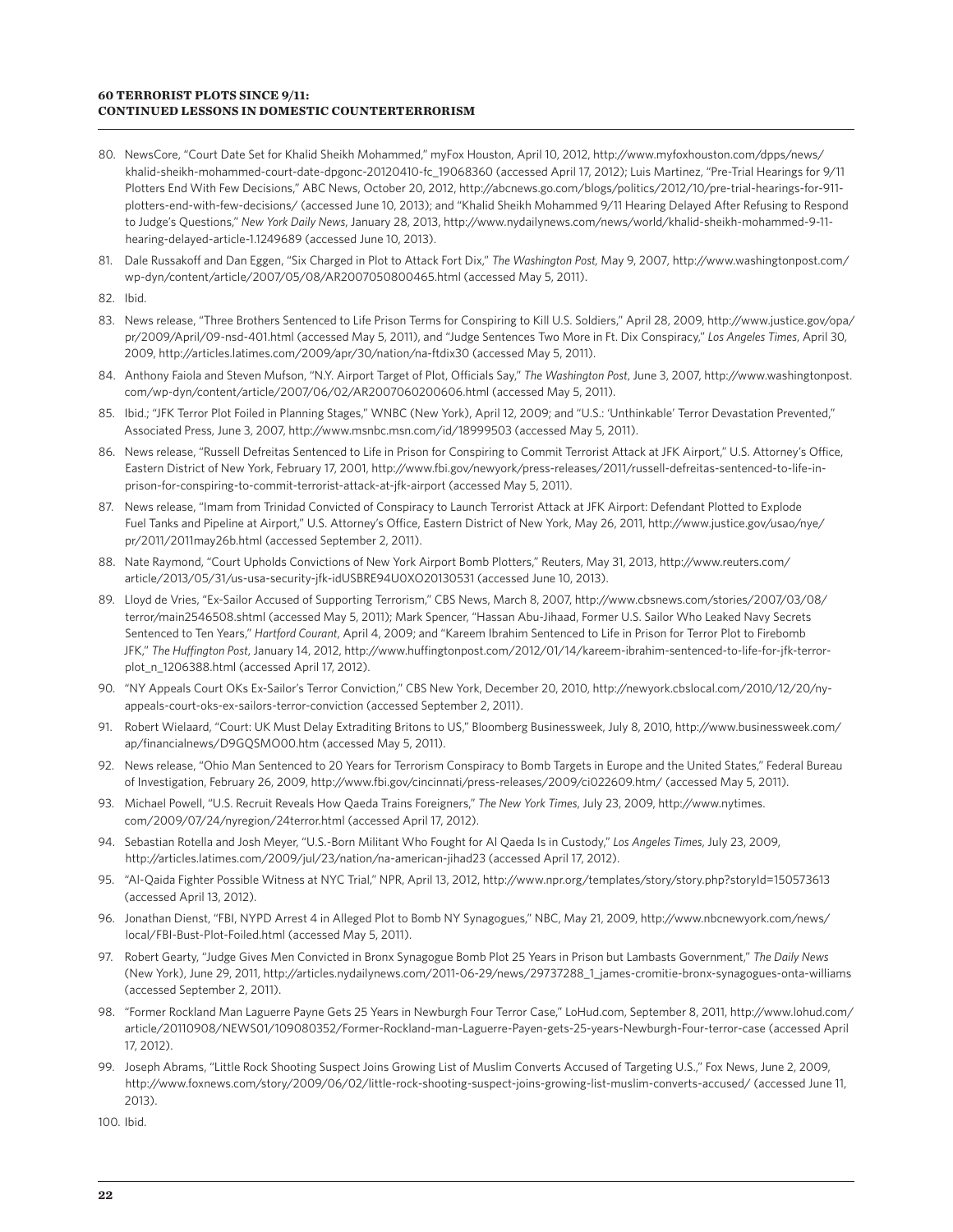- 101. "Man Pleads Guilty to Recruiting Center Killing, Gets Life," *CNN*, July 25, 2011, http://www.cnn.com/2011/CRIME/07/25/arkansas.recruiter. shooting/index.html (accessed June 11, 2013).
- 102. Sarah Ovaska, "North Carolina Terror Suspects Allegedly Targeting Quantico Marine Base," *Charlotte Observer,* September 25, 2009, http://www.mcclatchydc.com/2009/09/25/76069/north-carolina-terror-suspects.html (accessed April 13, 2012).
- 103. Mike Baker, "7 NC Men Charged as International 'Jihad' Group," Associated Press, July 28, 2009, http://www.guardian.co.uk/world/ feedarticle/8629994 (accessed April 17, 2012).
- 104. News release," North Carolina Resident Daniel Patrick Boyd Sentenced for Terrorism Violations," Eastern District of North Carolina, U.S. Attorney's Office, August 24, 2012, http://www.fbi.gov/charlotte/press-releases/2012/north-carolina-resident-daniel-patrick-boydsentenced-for-terrorism-violations (accessed June 10, 2013).
- 105. Ibid.
- 106. *United States of America Against Najibullah Zazi*, "Memorandum of Law in Support of the Government's Motion for a Permanent Order of Detention," United States District Court, Eastern District of New York, September 24, 2009, http://www.nefafoundation.org/miscellaneous/ FeaturedDocs/US\_v\_NajibullahZazi\_detentionmemo.pdf (accessed May 5, 2011).
- 107. News release, "Charges Unsealed Against Five Alleged Members of Al-Qaeda Plot to Attack the United States and United Kingdom," U.S. Department of Justice, July 7, 2010, http://www.justice.gov/opa/pr/2010/July/10-nsd-781.html (accessed September 2, 2011).
- 108. "Additional Charges for Father in NYC Subway Plot," CBS News, November 30, 2010, http://www.cbsnews.com/stories/2010/11/30/national/ main7103523.shtml (accessed May 5, 2011).
- 109. "Cousin of Terrorist Admits Role in NYC Subway plot," *USA Today*, July 19, 2011, http://www.usatoday.com/news/nation/2011-07-18-nycterror-plot\_n.htm (accessed September 2, 2011).
- 110. Jordana Ossad, "Father of NYC Bomb Plotter Found Guilty of Misleading FBI," CNN Justice, July 22, 2011, http://articles.cnn.com/2011-07- 22/justice/new.york.terror.father\_1\_mohammed-wali-zazi-najibullah-zazi-naqib-jaji?\_s=PM:CRIME (accessed September 2, 2011), and Mosi Secret, "Prison for Father Who Lied About Terror Plot," *The New York Times*, February 10, 2012, http://www.nytimes.com/2012/02/11/ nyregion/mohammed-wali-zazi-sentenced-for-lying-about-subway-bomb-plot.html?\_r=1 (accessed April 17, 2012).
- 111. Adam Goldman and Tom Hays, "Police: NYC Terror Plotter Zazi Planned with at Least 2 Bombers to Kill Rush-Hour Commuters," *The Chicago Tribune*, February 23, 2010.
- 112. William K. Rashbaum, "Uncle Who Vouched for Terror Suspect Arrested," *The New York Times*, January 27, 2010, http://www.nytimes. com/2010/01/28/nyregion/28zazi.html (accessed May 6, 2011), and Amir Efrati, "Imam Pleads Guilty in New York Terror Case," *The Wall Street Journal,* March 4, 2010, http://online.wsj.com/article/SB10001424052748704187204575101981933707478.html?mod=WSJ\_hpp\_ MIDDLTopStories (accessed May 6, 2011).
- 113. Colleen Long, "Imam Booted Out of U.S.: 'God Bless America,'" MSNBC, July 6, 2010, http://www.msnbc.msn.com/id/38101445/ns/us\_ news-security/ (accessed May 6, 2011).
- 114. John Marzulli, "Adis Medunjanin, Terrorist Foiled in 2009 Bomb Plot on New York Subway, to Serve Life Sentence in Notorious Colo. Prison: 'Cleaner Version of Hell,'" *New York Daily News*, May 27, 2013, http://www.nydailynews.com/news/national/foiled-terrorist-serve-lifenotorious-colo-prison-article-1.1355289 (accessed June 7, 2013).
- 115. Adam Goldman and Matt Apuzzo, "U.S. Officials: Al-Qaida Agent Tied to N.Y. Plot," MSNBC, June 30, 2010, http://www.msnbc.msn.com/ id/38024998/ (accessed May 6, 2011).
- 116. Andrew Lebovich, "The LWOT: Sweden Looks for Accomplices in Suicide Bombing; Abdulmutallab Hit with More Charges," *Foreign Policy,*  December 17, 2010, http://www.foreignpolicy.com/articles/2010/12/17/the\_lwot\_sweden\_looks\_for\_accomplices\_in\_suicide\_bombing\_ abdulmutallab\_hit\_with\_ (accessed May 6, 2011).
- 117. "5 Charged as al Qaeda Plotters in US and UK," CNN, June 7, 2010, http://articles.cnn.com/2010-07-07/justice/us.al.qaeda.indictments\_1\_ tariq-ur-rehman-adis-medunjanin-zarein-ahmedzay?\_s=PM:CRIME (accessed September 2, 2011).
- 118. "Jordanian Accused in Dallas Bomb Plot Goes to Court," CNN, September 25, 2009, http://www.cnn.com/2009/CRIME/09/25/texas.terror. arrest/index.html (accessed May 6, 2011).
- 119. "Jordanian Man Sentenced to 24 Years in Undercover Bomb Plot," CNN, October 19, 2010, http://articles.cnn.com/2010-10-19/justice/texas. bomb.plot.sentencing\_1\_truck-bomb-jordanian-man-attorney-general-david-kris?\_s=PM:CRIME (accessed May 6, 2011).
- 120. Christopher Wills, "Michael Finton Pleads Guilty in Springfield Bomb Plot," *The Huffington Post*, May 9, 2011, http://www.huffingtonpost. com/2011/05/10/michael-finton-pleads-gui\_n\_859922.html (accessed September 2, 2011).
- 121. Ibid.
- 122. Abby Goodnough and Liz Robbins, "Mass. Man Arrested in Terrorism Case," *The New York Times*, October 21, 2009, http://www.nytimes. com/2009/10/22/us/22terror.html (accessed May 10, 2011).
- 123. Ibid.
- 124. Denise Lavoie, "Boston Terror Arrest: Tarek Mehanna Arrested for Planning Attacks on Shopping Malls," *The Huffington Post*, October 21, 2009, http://www.huffingtonpost.com/2009/10/21/boston-terror-arrest-sudb\_n\_328428.html (accessed May 6, 2011).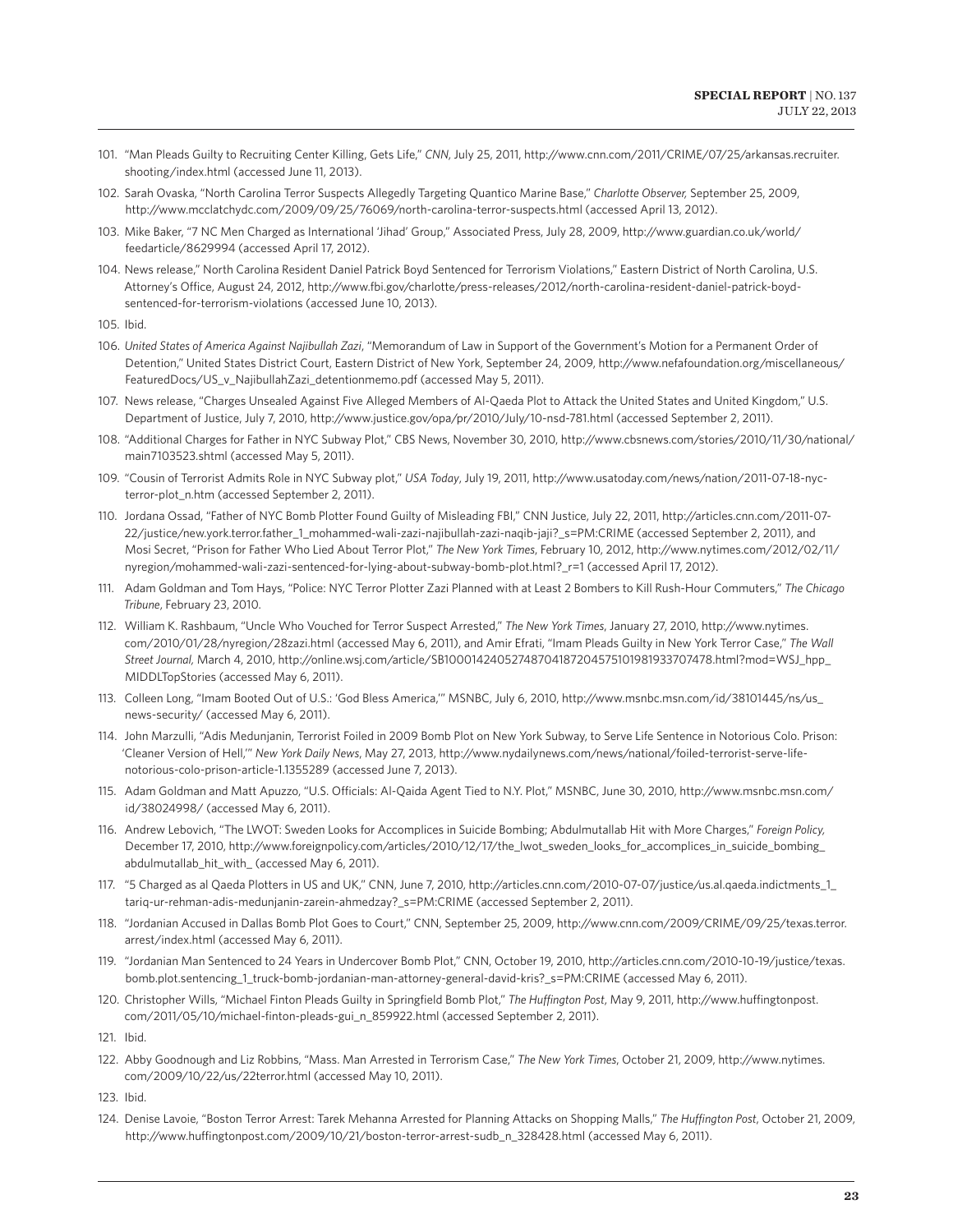#### **60 TERRORIST PLOTS SINCE 9/11: CONTINUED LESSONS IN DOMESTIC COUNTERTERRORISM**

- 125. "FBI Offers \$50,000 Reward for Terrorism Suspect Ahmad Abousamra, Alleged Co-conspirator with Tarek Mehanna," *The Boston Globe,*  October 3, 2012, http://www.boston.com/metrodesk/2012/10/03/fbi-offers-reward-for-arrest-terrorism-suspect-ahmad-abousamraconspirator-with-tarek-mehanna/SxGqrNWoaqb0VGB8KuOm8J/story.html (accessed June 7, 2013).
- 126. Denise Lavoie, "Accused Terror Suspect Pleads Not Guilty: Man is Accused of Conspiring to Help al-Qaeda," MSNBC, July 20, 2010, http://www.msnbc.msn.com/id/38333130/ns/us\_news-security/ (accessed May 6, 2011), and Abby Goodnough, "U.S. Citizen Is Convicted in Plot to Support Al Qaeda," *The New York Times*, December 20, 2011, http://www.nytimes.com/2011/12/21/us/us-citizen-is-convicted-inplot-to-aid-al-qaeda.html?\_r=1 (accessed April 17, 2012).
- 127. "FBI offers \$50,000 Reward for Terrorism Suspect Ahmad Abousamra," *The Boston Globe,* October 3, 2013, http://www.boston.com/ metrodesk/2012/10/03/fbi-offers-reward-for-arrest-terrorism-suspect-ahmad-abousamra-conspirator-with-tarek-mehanna/ SxGqrNWoaqb0VGB8KuOm8J/story.html (accessed June 7, 2013).
- 128. Ericka Andersen, "Fort Hood Victims Call It What It Was: Terrorism," The Heritage Foundation, The Foundry, October 22, 2012, http://blog. heritage.org/2012/10/22/fort-hood-victims-call-it-what-it-was-terrorism/.
- 129. Barbara Starr, "Purple Hearts Proposed for Fort Hood Victims," CNN, November 17, 2009, http://www.cnn.com/2009/POLITICS/11/17/fort. hood.medals/index.html (accessed June 11, 2013).
- 130. "Judge Bans Fort Hood Suspect's Defense Strategy," CBS News, June 14, 2013, http://www.cbsnews.com/8301-201\_162-57589417/judgebans-fort-hood-suspects-defense-strategy/ (accessed July 9, 2013).
- 131. "Christmas Day 'Bomber' Umar Farouk Abdulmutallab Charged," *The Sunday Times*, January 7, 2010, http://www.timesonline.co.uk/tol/news/ world/us and americas/article6978736.ece (accessed May 10, 2011).
- 132. Helen Kennedy, "Underwear Bomber Gets Life in Prison," *New York Daily News*, February 16, 2012, http://articles.nydailynews.com/2012-02- 16/news/31069205\_1\_underwear-bomber-umar-farouk-abdulmutallab-radical-cleric-anwar-al-awlaki (accessed April 17, 2012).
- 133. News release, "Chicago Man Charged with Providing Material Support to al Qaeda by Attempting to Send Funds Overseas," U.S. Attorney, Northern District of Illinois, March 26, 2010, http://www.justice.gov/usao/iln/pr/chicago/2010/pr0326\_01.pdf (accessed May 6, 2011).
- 134. Andy Grimm, "Chicago Cabbie Sentenced to 7 1/2 years in Terrorism Case," *Chicago Tribune*, June 8, 2012, http://articles.chicagotribune. com/2012-06-08/news/chi-chicago-cabbie-to-be-sentenced-in-terrorism-case-20120608\_1\_ilyas-kashmiri-terrorism-case-raja-lahrasibkhan (accessed June 7, 2013).
- 135. News release, "Faisal Shahzad Indicted for Attempted Car Bombing in Times Square," U.S. Department of Justice, June 17, 2010, http://www. justice.gov/opa/pr/2010/June/10-ag-713.html (accessed May 6, 2011).
- 136. Ibid*.*
- 137. Jerry Markon, "Long Term for Failed Times Square Bomber," *The Washington Post*, October 6, 2010, http://www.washingtonpost.com/wp-dyn/ content/article/2010/10/05/AR2010100505683.html (accessed May 6, 2011).
- 138. "Alaska Man Pleads Guilty to Making False Statements in Domestic Terrorism Investigation," U.S. Department of Justice, July 21, 2010, http://www.justice.gov/usao/ak/press/2010/July/Rockwood\_Paul\_Nadia\_07-21-10.pdf (accessed May 6, 2011), and Carolyn Kuckertz, "Alaskan Builds Terror Hit List; Pleads Guilty," KTVA, July 21, 2010.
- 139. News release, "Virginia Man Arrested for Plotting Attacks on D.C.-area Metro Stations with People He Believed to Be Al-Qaeda Members," U.S. Department of Justice, October 27, 2010, http://www.justice.gov/opa/pr/2010/October/10-nsd-1213.html (accessed May 6, 2011).
- 140. U.S. District Court for the Eastern District of Virginia, Alexandria Division, "Affidavit in Support of Application for Search Warrant," October 26, 2010, http://www.scribd.com/doc/40331428/Farooque-Ahmed-Search-Warrant-Affidavit (accessed May 6, 2011).
- 141. "Metro Terror Suspect Sentenced to 23 years," WUSA, April 11, 2011, http://www.wusa9.com/news/article/146255/0/Metro-Terror-Suspect-Sentenced-To-23-Years (accessed June 10, 2013).
- 142. "Cargo Bomb Plot: What is the Explosive PETN?" BBC, November 1, 2010, http://www.bbc.co.uk/news/uk-11664412 (accessed May 6, 2011).
- 143. Jayshree Bajoria, "The Debate Over Airport Security," Council on Foreign Relations, December 28, 2010, http://www.cfr.org/ publication/23673/debate\_over\_airport\_security.html (accessed May 6, 2011), and Mark Mazetti, Robert F. Worth, and Eric Lipton, "Bomb Plot Shows Key Role Played in Intelligence," *The New York Times*, October 31, 2010, http://www.nytimes.com/2010/11/01/world/01terror.html (accessed May 6, 2011).
- 144. U.S. District Court for the District of Oregon, "Arrest Warrant: United States of America v. Mohamed Osman Mohamud," November 26, 2010, http://www.justice.gov/usao/or/Indictments/11262010\_Complaint.pdf (accessed May 6, 2011).
- 145. Bryan Denson, "Mohamed Mohamud Sentencing Re-set for June," *The Oregonian*, March 15, 2013, http://www.oregonlive.com/portland/index. ssf/2013/03/mohamed\_mohamud\_sentencing\_re-.html (accessed June 10, 2013).
- 146. Helen Jung, "Portland Bomb Plot: Mohamed Mohamud Sentencing Reset for September," *The Oregonian*, June 25, 2013, http://www.oregonlive. com/portland/index.ssf/2013/06/portland\_bomb\_plot\_mohamed\_moh\_1.html (accessed July 9, 2013).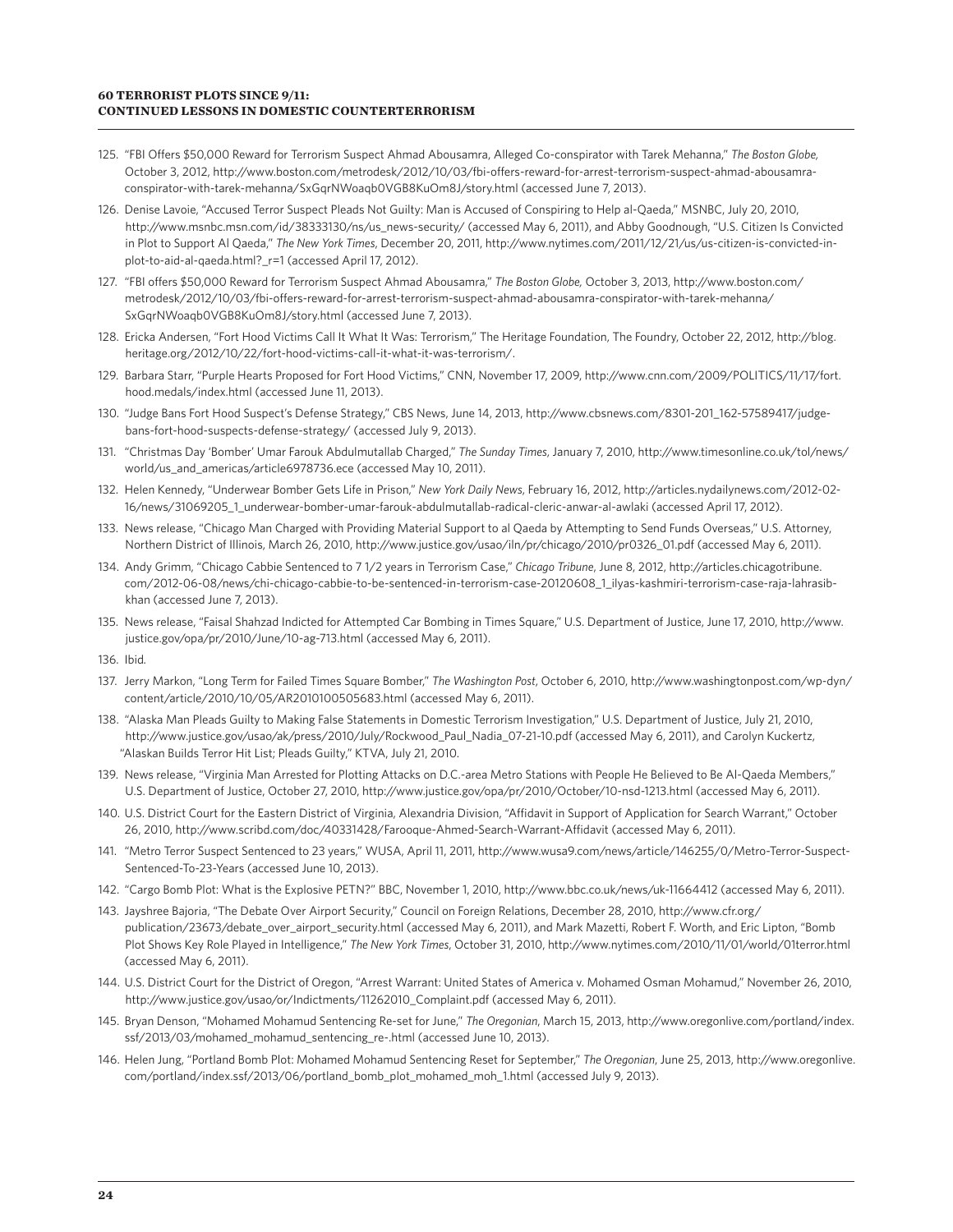- 147. News release, "Maryland Man Indicted in Plot to Attack Armed Forces Recruiting Center," U.S. Attorney's Office for the District of Maryland, December 21, 2010, http://www.justice.gov/usao/md/Public-Affairs/press\_releases/press08/ arylandManIndictedinPlottoAttackArmedForcesRecruitingCenter.html (accessed May 6, 2011), and Maria Glod, "Baltimore Man Accused of Bomb Plot Is Indicted by Jury," *The Washington Post*, December 22, 2010, http://www.washingtonpost.com/wp-dyn/content/ article/2010/12/21/AR2010122105946.html (accessed May 6, 2011).
- 148. News release, "Maryland Man Sentenced to 25 Years in Prison for Attempted Use of a Weapon of Mass Destruction in Plot to Attack Armed Forces Recruiting Center," Federal Bureau of Investigation, April 6, 2012, http://www.fbi.gov/baltimore/press-releases/2012/maryland-mansentenced-to-25-years-in-prison-for-attempted-use-of-a-weapon-of-mass-destruction-in-plot-to-attack-armed-forces-recruiting-center (accessed June 10, 2013).
- 149. News release, "Saudi Student Sentenced to Life in Prison for Attempted Use of Weapon of Mass Destruction," Federal Bureau of Investigation, November 13, 2012, http://www.fbi.gov/dallas/press-releases/2012/saudi-student-sentenced-to-life-in-prison-for-attempted-use-ofweapon-of-mass-destruction (accessed June 10, 2013).
- 150. Walt Nett, "Aldawsari Lawyers Argue Evidence Improperly Taken," *Amarillo Globe*, May 16, 2013, http://amarillo.com/news/localnews/2013-05-16/aldawsari-lawyers-argue-evidence-improperly-taken (accessed June 10, 2013).
- 151. Roco Parascandola, Alison Gendar, and Bill Hutchinson, "NYPD Arrests Two Queens Terror Suspects, Charged with Plot to Hit NYC Synagogues with Grenades," *The Daily News* (New York), May 13, 2011, http://www.nydailynews.com/news/ny\_ crime/2011/05/12/2011-05-12\_nypd\_arrests\_two\_queens\_terror\_suspects\_charged\_with\_plot\_to\_hit\_nyc\_synagogues\_.html (accessed May 16, 2011).
- 152. "2 Men Busted in New York City Terror Plot," MYFOXNY, May 13, 2011, http://www.myfoxny.com/dpp/news/terror-plot-arrests-20110512 (accessed May 16, 2011).
- 153. Shayna Jacobs, "Mohamed Mamdouh Gets 5 Years for Plotting to Blow Up Synagogues," *New York Daily News*, April 26, 2013, http://www. nydailynews.com/new-york/mohamed-mamdouh-5-years-plotting-blow-synagogues-article-1.1328598 (accessed June 10, 2013).
- 154. Joseph Ax, "Man Who Plotted to Bomb New York Synagogues Sentenced to 10 Years," *Reuters*, March 15, 2013, http://www.reuters.com/ article/2013/03/15/us-usa-crime-terror-idUSBRE92E0VY20130315 (accessed June 10, 2013).
- 155. Josh White, "Yonathan Melaku Admits Shooting at Pentagon, Military Buildings," *The Washington Post*, January 26, 2012, http://www. washingtonpost.com/blogs/crime-scene/post/plea-agreement-hearing-for-alleged-pentagon-shooter/2012/01/25/gIQAYduHRQ\_blog.html (accessed April 17, 2012).
- 156. "Yonathan Melaku Defense Seeks Review of Plea," WJLA ABC News, January 10, 2013, http://www.wjla.com/articles/2013/01/yonathanmelaku-defense-seeks-review-of-plea-83928.html (accessed June 10, 2013).
- 157. News release, "Two Men Charged in Plot to Attack Seattle Military Processing Center," FBI Seattle Division, June 23, 2011, http://www.fbi.gov/ seattle/press-releases/2011/two-men-charged-in-plot-to-attack-seattle-military-processing-center (accessed September 2, 2011).
- 158. Ibid*.*
- 159. News release, "Former Los Angeles Man Sentenced to 17 Years in Prison for Role in Plot to Attack Seattle Military Processing Center," Federal Bureau of Investigation, April 8, 2013, http://www.fbi.gov/seattle/press-releases/2013/former-los-angeles-man-sentenced-to-17-years-inprison-for-role-in-plot-to-attack-seattle-military-processing-center (accessed June 10, 2013).
- 160. "Man Gets 18 Years in Seattle Terror Plot," CBS News, March 25, 2013, http://www.cbsnews.com/8301-201\_162-57576185/man-gets-18 years-in-seattle-terror-plot/ (accessed June 10, 2013).
- 161. Jay Reeves, "Uzbek Man Gets More than 15 Years for Obama Threat," Associated Press, July 13, 2012, http://news.yahoo.com/uzbek-mangets-more-15-years-obama-threat-191008229.html (accessed June 26, 2013).

162. Ibid.

- 163. Ibid.
- 164. Ibid.
- 165. *United States of America v. Emerson Winfield Begolly*, U.S. District Court of the Eastern District of Virginia, July 14, 2011, http://www.lawfareblog. com/wp-content/uploads/2011/07/Begolly-Indictment.pdf (accessed September 2, 2011).
- 166. Milton J. Valencia and Brian R. Ballou," Rezwan Ferdaus Indicted for Alleged Plot to Attack Capitol, Pentagon," *The Boston Globe*, September 29, 2011, http://www.boston.com/Boston/metrodesk/2011/09/alleged-terror-plotter-indicted-federal-grand-jury/ OevOhHc4o1VwcQABMplHIN/index.html (accessed April 17, 2012).
- 167. James Jay Carafano, Matt Mayer, and Jessica Zuckerman, "Forty-First Terror Plot Foiled: Homegrown Threat Thwarted by Local Law Enforcement and Intelligence," Heritage Foundation *WebMemo* No. 3376, September 29, 2011, http://www.heritage.org/research/ reports/2011/09/forty-first-terror-plot-foiled-homegrown-threat-thwarted-by-local-law-enforcement-and-intelligence.
- 168. Brian Ballou, "Rezwan Ferdaus of Ashland Sentenced to 17 Years in Terror Plot; Plotted to Blow Up Pentagon, Capitol," *The Boston Globe*, November 1, 2012, http://www.boston.com/metrodesk/2012/11/01/rezwan-ferdaus-ashland-sentenced-years-terror-plot/ KKvy6D6n2PfXfbEfA4iMwJ/story.html (accessed June 10, 2013).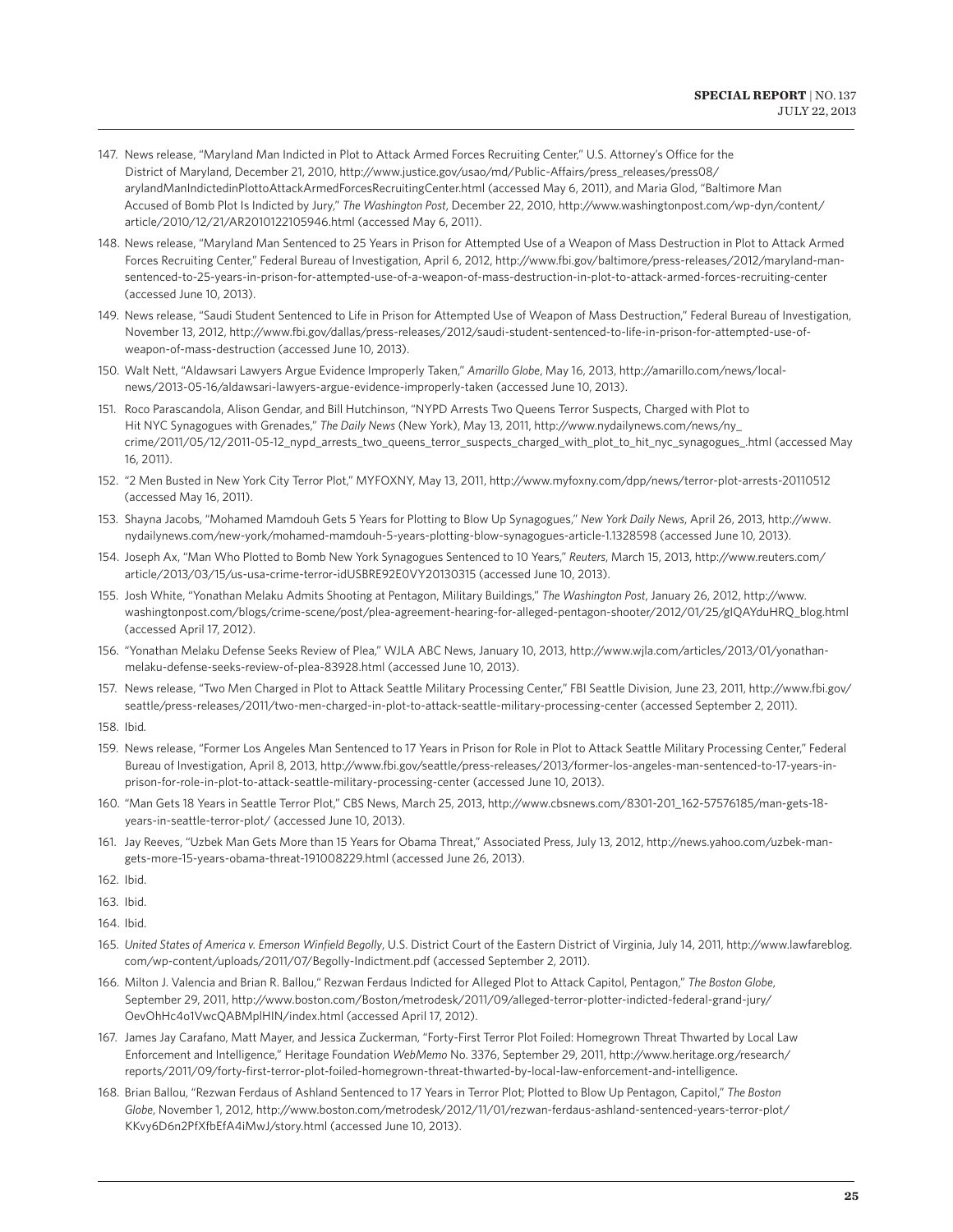- 169. James Jay Carafano, "Forty-Second Plot Highlights State-Sponsored Terrorism Threat," Heritage Foundation *WebMemo* No. 3392, October 12, 2011, http://www.heritage.org/research/reports/2011/10/forty-second-plot-highlights-state-sponsored-terrorism-threat.
- 170. John Rudolf, "Manssor Arbabsiar, Charged in D.C. Assassination Plot, to Plead Not Guilty," *The Huffington Post*, October 11, 2011, http://www. huffingtonpost.com/2011/10/11/manssor-arbabsiar-iran-assassination-plot-plea\_n\_1006013.html (accessed April 17, 2012).
- 171. Damien McElroy, "Iran Terror Plot: Agent May Have Already Fled to Iran," *The Telegraph*, October 13, 2011, http://www.telegraph.co.uk/news/ worldnews/northamerica/usa/8823517/Iran-terror-plot-agent-may-have-already-fled-to-Iran.html (accessed April 17, 2012).
- 172. News release, "Manssor Arbabsiar Sentenced in New York City Federal Court to 25 Years in Prison for Conspiring with Iranian Military Officials to Assassinate the Saudi Arabian Ambassador to the United States," Federal Bureau of Investigation, May 30, 2013, http://www.fbi. gov/newyork/press-releases/2013/manssor-arbabsiar-sentenced-in-new-york-city-federal-court-to-25-years-in-prison-for-conspiring-withiranian-military-officials-to-assassinate-the-saudi-arabian-ambassador-to-the-united-states (accessed June 10, 2013).
- 173. Ibid.
- 174. James Jay Carafano, "Foiling 43rd Terror Plot Test for Administration's Priorities," Heritage Foundation *WebMemo* No. 3415, November 20, 2011, http://www.heritage.org/research/reports/2011/11/foiling-43rd-terror-plot-test-for-administrations-priorities, and Joseph Goldstein and William Rashbaum, "City Bomb Plot Suspect Is Called Fan of Qaeda Cleric," *The New York Times*, November 20, 2011, http://www.nytimes. com/2011/11/21/nyregion/jose-pimentel-is-charged-in-new-york-city-bomb-plot.html?\_r=1&pagewanted=all (accessed April 13, 2012).
- 175. "New York Terrorism Suspect Jose Pimentel Pleads Not Guilty," *The Guardian*, March 13, 2012, http://www.guardian.co.uk/world/2012/ mar/13/new-york-terrorism (accessed April 17, 2012).
- 176. Jessica Zuckerman, "Forty-Fourth Terrorist Plot Against the U.S. Marks Need for Continued Vigilance," Heritage Foundation *WebMemo* No. 3446, January 9, 2012, http://www.heritage.org/research/reports/2012/01/44th-terrorism-plot-terror-attack-marks-need-for-continuedvigilance.
- 177. Mark Duell, "'Once I Have This, You Can Take Me in Five Million Pieces': Kosovan Immigrant, 25, to Florida 'Planned to Cause Havoc with Car Bomb, Machine Guns and Explosives Belt,'" *The Daily Mail*, January 9, 2012, http://www.dailymail.co.uk/news/article-2084327/Sami-Osmakac-planned-cause-havoc-Florida-car-bomb-assault-rifle-explosives-belt.html (accessed April 17, 2011).
- 178. "Terror Suspect Sami Osmakac Pleads Not Guilty," *The Tampa Tribune*, February 8, 2012, http://www2.tbo.com/news/news/2012/feb/08/ terror-suspect-sami-osmakac-pleads-not-guilty-ar-356606/ (accessed April 17, 2012).
- 179. "Sami Osmakac, Accused of Terrorism, Fit to Stand Trial," Associated Press, February 21, 2013, http://www.abcactionnews.com/dpp/news/ region\_tampa/sami-osmakac-accused-of-terrorism-fit-to-stand-trial (accessed June 10, 2013).
- 180. Jessica Zuckerman, "Forty-Fifth Attempted Terrorist Plot: U.S. Must Resist Complacency," Heritage Foundation *Issue Brief* No. 3512, February 17, 2012, http://www.heritage.org/research/reports/2012/02/terrorist-attack-45th-attempted-terrorist-plot-against-united-states.
- 181. "Amine El-Khalifi Sentenced to 30 Years in Capitol Bomb Plot," *New York Daily News*, September 14, 2012, http://www.nydailynews.com/news/ national/amine-el-khalifi-sentenced-30-years-capitol-bomb-plot-article-1.1159847 (accessed June 10, 2013).
- 182. Steven P. Bucci and Jessica Zuckerman, "51st Terrorist Plot Against the United States: Continued Threat of al-Qaeda and Affiliates," Heritage Foundation *Issue Brief* No. 3598, May 8, 2012, http://www.heritage.org/research/reports/2012/05/51st-bomb-terror-plot-proves-continuedthreat-of-al-qaeda?ac=1.
- 183. Dan De Luce, "Bomber in Qaeda Plot Was Double Agent: Reports," AFP News, May 9, 2012, http://my.news.yahoo.com/al-qaeda-plotagainst-us-bound-airliner-foiled-021443583.html (accessed June 10, 2013).
- 184. Ibid.
- 185. Ibid.
- 186. Jessica Zuckerman, "Not-So-Happy Hour: 52nd Thwarted Terror Plot Targets Chicago Bar," The Heritage Foundation, The Foundry, September 18, 2012, http://blog.heritage.org/2012/09/18/not-so-happy-hour-52nd-thwarted-terror-plot-targets-chicago-bar/.
- 187. "Teen Charged with Trying to Blow Up Chicago Bar," Fox News, September 15, 2012, http://www.foxnews.com/us/2012/09/15/teen-chargedwith-trying-to-blow-up-chicago-bar/ (accessed July 3, 2013).
- 188. "Suspect in Chicago Car-Bomb Plot Pleads Not Guilty to Terrorism-Related Charges," Fox News, October 11, 2012, http://www.foxnews.com/ us/2012/10/11/suspect-in-chicago-car-bomb-plot-pleads-not-guilty-to-terrorism-related-charges/ (accessed June 11, 2013).
- 189. Jessica Zuckerman, "Fifty-Third Terror Plot Foiled Since 9/11: Bombing Targets U.S. Financial Hub," Heritage Foundation *Issue Brief* No. 3758, October 17, 2012, http://www.heritage.org/research/reports/2012/10/terror-plot-foiled-in-new-york-bombing-targets-us-financial-hub (accessed June 10, 2013).
- 190. Ibid.
- 191. John Marzulli, "Federal Reserve Bank Bomb Plotter Quazi Mohammad Rezwanul Ahsan Nafis Pleads Guilty on Thursday," *New York Daily News*, February 7, 2013, http://www.nydailynews.com/new-york/fed-bomb-plotter-plead-guilty-article-1.1257659 (accessed June 10, 2013).
- 192. Christie Smythe, "New York Federal Reserve Bomb Plotter to Be Sentenced Aug. 9(1)," Bloomberg News, May 30, 2013, http://www. businessweek.com/news/2013-05-30/new-york-federal-reserve-bomb-plotter-to-be-sentenced-aug-dot-9-1 (accessed June 10, 2013).
- 193. Jessica Zuckerman, "54th Terror Plot Against the U.S.: Qazi Brothers' Plot to Attack New York," Heritage Foundation *Issue Brief* No. 3812, January 3, 2013, http://www.heritage.org/research/reports/2013/01/54th-terror-plot-against-the-us-qazi-brothers-plot?ac=1.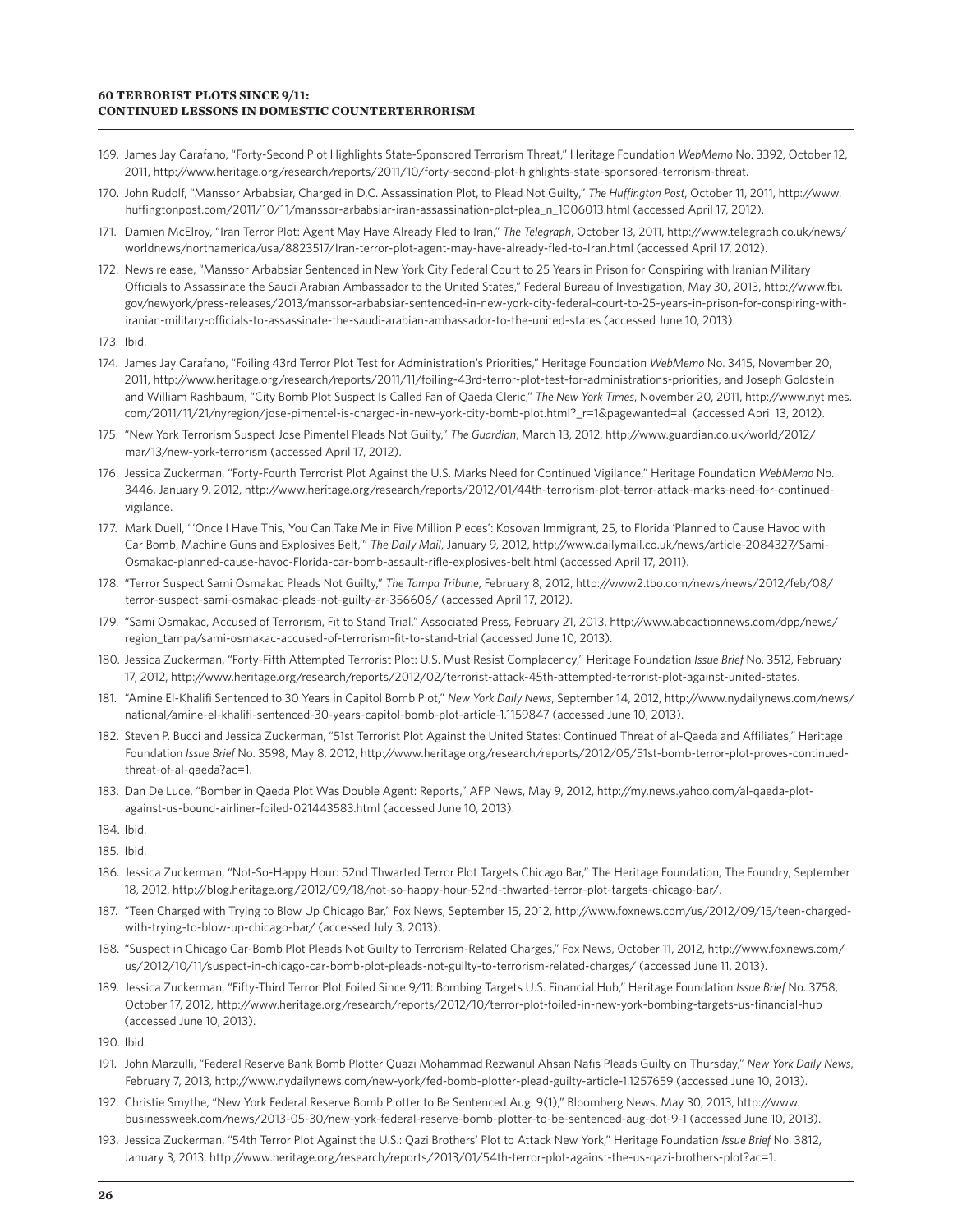195. Zachary Fagenson, "Florida Man Plotted New York Terrorist Attack, Prosecutors Say," *Reuters*, December 18, 2012, http://www.reuters.com/ article/2012/12/19/us-usa-florida-terrorism-idUSBRE8BH1CS20121219 (accessed June 10, 2013).

196. Ibid.

197. Ibid.

- 198. "Trial Date Uncertain in Terror Case," *The Ledger*, April 10, 2013, http://www.theledger.com/article/20130410/NEWS/130419975 (accessed June 10, 2013).
- 199. Greg Botelho, "Timeline: The Boston Marathon Bombing, Manhunt and Investigation," *CNN*, May 2, 2013, http://www.cnn.com/2013/05/01/ justice/boston-marathon-timeline (accessed June 11, 2013).

200. Ibid.

- 201. Pete Williams, Richard Esposito, Michael Isikoff, and Erin McClam, "One Boston Marathon Suspect Killed; Second Suspect, His Brother, on Loose After Firefight," NBC News, April 19, 2013, http://usnews.nbcnews.com/\_news/2013/04/19/17817173-one-boston-marathon-suspectkilled-second-suspect-his-brother-on-loose-after-firefight?lite (accessed June 11, 2013).
- 202. Jeffrey Toobin, "The Case Against Dzhokhar Tsarnaev: A Guide," *The New Yorker*, April 23, 2013, http://www.newyorker.com/online/blogs/ comment/2013/04/legal-questions-about-dzhokhar-tsarnaev.html (accessed June 11, 2013).
- 203. Susan Candiotti, "Suspect: Boston Bombing Was Payback for Hits on Muslims," CNN, May 17, 2013, http://www.cnn.com/2013/05/16/us/ boston-bombing-investigation/ (accessed June 11, 2013).
- 204."Boston Marathon Bombing Suspect Dzhokhar Tsarnaev Indicted by Federal Grand Jury," Fox News and Associated Press, June 27, 2013, http://www.foxnews.com/us/2013/06/27/boston-marathon-bombing-suspect-dzhokhar-tsarnaev-indicted-by-federalgrand/?test=latestnews (accessed June 27, 2013).
- 205. Chelsea J. Carter, "Congressman: Thwarted Terror Plot Targeted Train from Canada to U.S.," CNN, April 22, 2013, http://www.cnn. com/2013/04/22/world/americas/canada-terror-plot-thwarted (accessed June 21, 2013).
- 206. Allison Jones and Sidhartha Banerjee, "Chiheb Esseghaier, Raed Jaser, Canada Terror Plot Suspects, Appear in Court," *The Canadian Press,* April 24, 2013, http://www.huffingtonpost.ca/2013/04/23/chiheb-esseghaier-raed-jaser\_n\_3136871.html (accessed June 21, 2013).
- 207. Laura Lynch, "Qur'an-based Defence Too Challenging Even for Muslim Lawyers," CBC News, June 11, 2013, http://www.cbc.ca/news/canada/ story/2013/06/10/lynch-chiheb-esseghaier-lawyer.html (accessed June 21, 2013).
- 208. Section 206 allows the government to conduct roving-surveillance wiretaps after receiving permission from the FISA court. Section 215 allows law enforcement agencies to subpoena business records after receiving authorization from the FISA court. Section 6001 allows law enforcement to track non-U.S. citizens who are acting alone to commit acts of terrorism. As of 2011, the FBI had not yet used this authority. For more information, see Jena Baker McNeill and Jessica Zuckerman, "After bin Laden: Support the PATRIOT Act," Heritage Foundation *WebMemo* No. 3260, May 17, 2011, http://www.heritage.org/research/reports/2011/05/after-bin-laden-support-the-patriot-act.
- 209. News release, "Empowering Local Partners to Prevent Violent Extremism in the United States," The White House, August 3, 2011, http://www. whitehouse.gov/the-press-office/2011/08/03/empowering-local-partners-prevent-violent-extremism-united-states (accessed January 2, 2013).

<sup>194.</sup> Ibid.